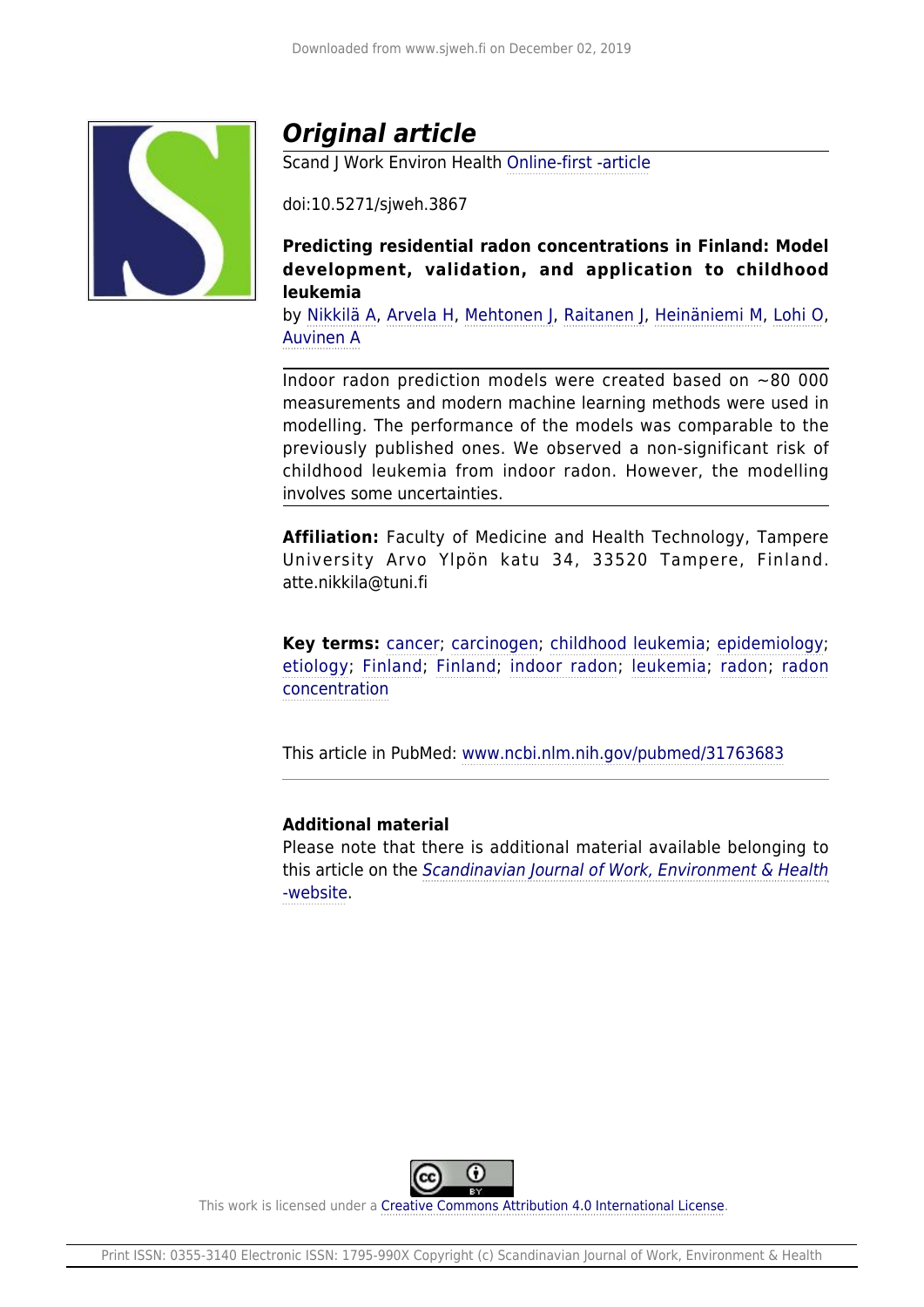*Scand J Work Environ Health – online first. doi:10.5271/sjweh.3867*

# Predicting residential radon concentrations in Finland: Model development, validation, and application to childhood leukemia

*by Atte Nikkilä, MD, PhD,1 Hannu Arvela, PhD,2 Juha Mehtonen, MS,3 Jani Raitanen, MS,4, 5 Merja Heinäniemi, PhD,3 Olli Lohi, MD, PhD,6 Anssi Auvinen, MD, PhD 2, 4, 6*

Nikkilä A, Arvela H, Mehtonen J, Raitanen J, Heinäniemi M, Auvinen A. Predicting residential radon concentrations in Finland: Model development, validation, and application to childhood leukemia. *Scand J Work Environ Health* – online first. doi:10.5271/sjweh.3867

**Objectives** Inhaled radon gas is a known alpha-emitting carcinogen linked especially to lung cancer. Studies on higher concentrations of indoor radon and childhood leukemia have conflicting but largely negative results. In this study, we aimed to create a sophisticated statistical model to predict indoor radon concentrations and apply it to a Finnish childhood leukemia case–control dataset.

**Methods** Prediction was based on ~80 000 indoor radon measurements, which were linked to national registries for potential indoor radon predictors based on the literature. In modelling, we used classical methods, random forests and deep neural networks. We had 1093 cases and 3279 controls from a nationwide case–control study. We estimated odds ratio (OR) for childhood leukemia using conditional logistic regression adjusted for potential confounders.

**Results** The r<sup>2</sup> of the final log-linear model was 0.21 for houses and 0.20 for apartments. Using random forest method, we were able to obtain slightly better fit for both houses ( $r^2 = 0.28$ ) and apartments ( $r^2 = 0.23$ ). In a risk analysis based on the case–control data with log-linear model, we observed a non-significant (P=0.54) increase with predicted radon concentrations [OR for the 2<sup>nd</sup> quartile 1.08, 95% confidence interval (CI) 0.77–1.50, OR 1.10 with 95% CI 0.79–1.53 for the 3rd, and 1.29 with 95% CI 0.93–1.77 for the highest quartile].

**Conclusions** Our modelling and the previously published models performed similarly but involves major uncertainties, and the results should be interpreted with caution. We observed a slight non-significant increase in risk of childhood leukemia related to higher average indoor radon concentrations.

**Key terms** cancer; carcinogen; epidemiology; etiology; indoor radon.

Radon (Rn-222) is an alpha-radioactive element in the decay chain of uranium. It is generated in the ground from the decay of radium and, as a gas, it occurs in high concentration in soil pore air. A number of physical factors and processes are involved in the generation and transfer of radon from mineral grains to soil gas and in the movements of radon-bearing soil air. The entry of soil gas into built spaces is controlled by the flow dynamics of soil air in the porous soil media and through a large variety of gaps, air-permeable building elements and openings in the structures in contact with soil or in floor structures in crawl space houses. Indoor radon concentrations vary

widely depending on the uranium concentration of the terrain, soil permeability, entry from the ground to buildings and ventilation  $(1-3)$ . Finland has one of the highest average residential radon-222 concentrations in the world, 96 Bq/m3 , resulting in a mean annual effective dose of 1.6 mSv based on ICRP-65 from 1993 and a dose of 4.5 mSv based on the ICRP-137 (4–6). The new ICRP-137 from 2017 is based on both dosimetric estimates and epidemiology. The radiation dose is largely due to the short-lived progeny rather than radon itself. Dose to the bone marrow from inhaled radon progeny is substantially lower than that to the lung  $(7, 8)$ .

Correspondence to: Atte Nikkilä, Faculty of Medicine and Health Technology, Tampere University Arvo Ylpön katu 34, 33520 Tampere, Finland. [E-mail: atte.nikkila@tuni.fi]

<sup>1</sup> Faculty of Medicine and Health Technology, Tampere University, Tampere, Finland.

<sup>2</sup> STUK - Radiation and Nuclear Safety Authority, Helsinki, Finland.

<sup>3</sup> Institute of Biomedicine, University of Eastern Finland, Kuopio, Finland.

<sup>4</sup> Faculty of Social Sciences, Unit of Health Sciences, Tampere University, Finland.

<sup>5</sup> UKK Institute for Health Promotion Research, Tampere, Finland.

<sup>6</sup> Tampere Center for Child Health Research, Tampere, Finland.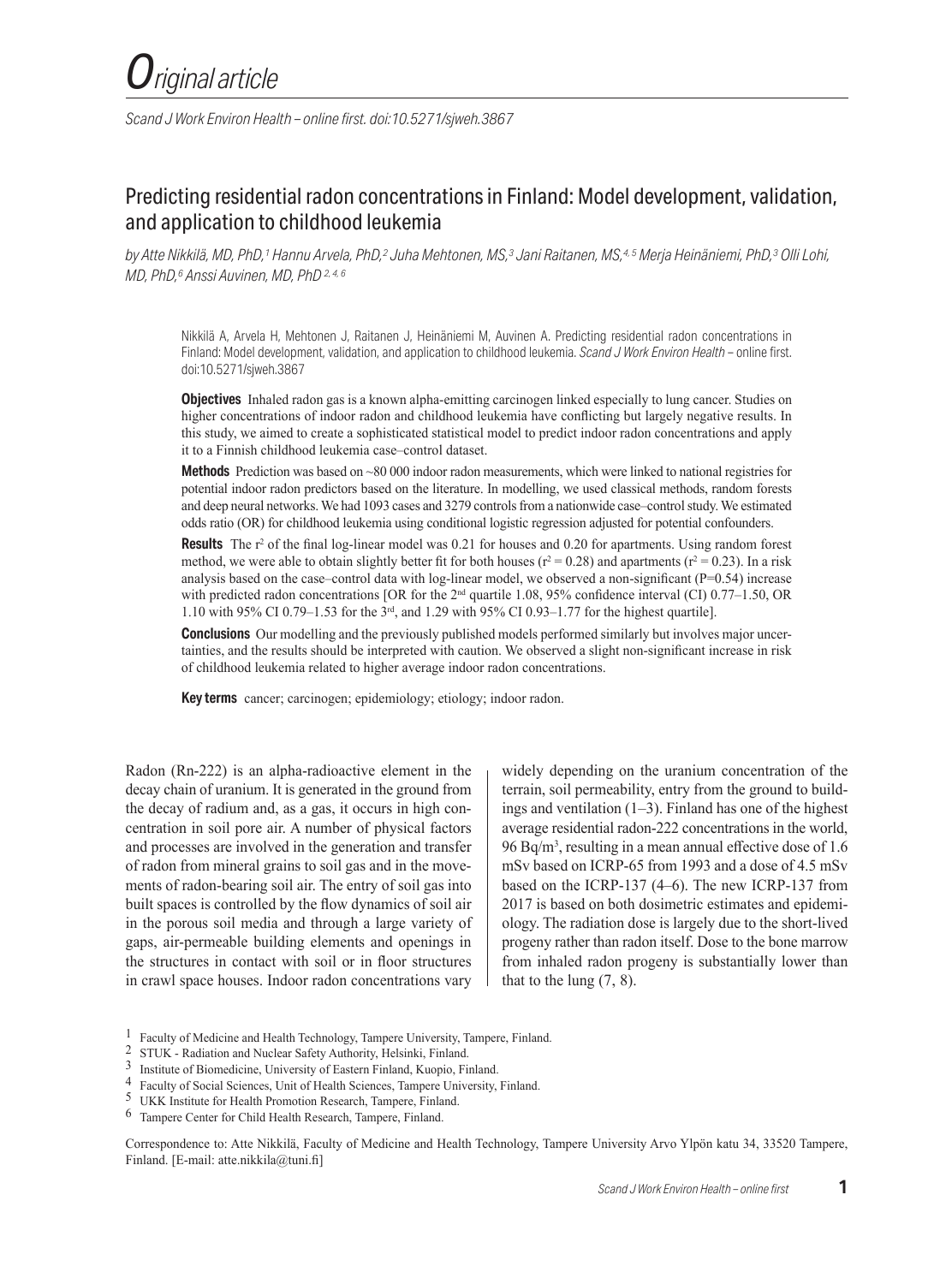## Health effects of indoor radon

Uranium and hard-rock miners are exposed to very high concentrations of radon progeny and such occupational exposure has been shown to increase the risk of lung cancer (9). Lower residential radon concentrations have also been shown to increase the risk of lung cancer (10). The International Agency for Research on Cancer (IARC, World Health Organization) has classified radon as a recognized Group 1 human carcinogen (11). No excess of leukemia has been consistently associated with radon exposure in uranium miners (12–22).

Results from previous studies on the possible effect of exposure of indoor radon on risk of childhood leukemia have been largely negative but still inconclusive. The potential dose pathway for the association, in addition to the exposure of the red bone marrow, has been suggested to be through the exposure of lymphocytes within the tracheobronchial epithelium (23). Studies in Norway, France, the UK, and Switzerland showed no association, but a Danish case–control study with complete residential histories and a statistical model with 40% r<sup>2</sup> reported an elevated risk (24–28). In these studies, exposure estimates were derived from model-based predictions of radon exposure (29–31). Efforts to construct a good prediction models have been made in the UK and detailed information on soil has been essential (32, 33). Some smaller studies have used actual radon measurements but shown no materially elevated risks (34–37). In addition, several ecological studies have evaluated the association between incidence rates and regional average radon levels and have consistently reported positive risk estimates (38).

## Estimation of indoor radon

When estimating the effects of indoor radon, or most other environmental exposures, a direct measurement would be the optimal way to define exposure. However, that is not always possible due to practical reasons. To study risk factors of small expected effect size with sufficient statistical power, a large number of subjects is needed, and performing thousands or even millions of repeated on-site radon measurements does not currently appear feasible. Further, participation bias in measurement program is likely to be a significant problem. However, robust results have been reported using statistical models for predicting radon concentrations in similar scenarios (29–31). Many country-specific models have been published with varying performance (29, 39).

Low-rise residential buildings (single family houses, semi-detached houses and terraced houses) will be referred to as houses. Dwellings in multi-story block houses are called apartments.

Indoor radon concentrations are determined by a variety of factors in a complex chain of processes. In

low-rise residential houses, the soil-borne radon gas dominates, with regard to indoor radon concentration. The main processes include concentration of uranium in mineral grain, emanation of radon from mineral grains to soil gas, movements of radon-bearing soil air in the porous soil media, and entry of radon-bearing soil gas into living spaces. In foundation structures, gaps, airpermeable building blocks, and openings in the structures increase the soil air entry into indoor spaces. The entry rate is controlled by the flow dynamics of soil air in the porous soil media and physical modelling shows that the air permeability of the sub-soil is a much more important factor than the effective area of the air leakage routes (40). Therefore, the highest values are measured in houses situated in hilly areas with porous soil of coarse gravel, for example on eskers (a long ridge of gravel or other sediment, typically having a winding course, deposited by meltwater from a retreating glacier or ice sheet). The lowest values in low-rise buildings are found in areas of impermeable clay. Air exchange in the building is the process of diluting radon concentration in indoor air (41).

In Finland, in apartment buildings soil-borne radon is not an important radon source, except for apartments on the lowest level and with floors in contact with soil. On upper floors, radon gas emanated from rock-based building materials, normally concrete elements, dominates. The national average indoor radon concentration caused by building materials in apartments is clearly lower (49  $\text{Bq/m}^3$ ) than the average concentrations caused by soil-borne radon in low-rise residential houses (121  $Bq/m<sup>3</sup>$  (6). Also, the range of radon concentrations in apartments is narrower compared with houses as the percentage of measurements above 400 Bq/m3 in apartments was 0.7% in the national survey and 3.8% in houses. Uranium concentration of local gravel material can be utilized as a determinant for radon concentration in apartments because gravel has been used as concrete ballast material. Other important predictors of indoor radon are the dwellings age and the existence of cellars in detached houses (42, 43). Also, the story of the dwelling in blocks of flats has been shown to predict the concentration (44, 45). Seasonal variation has also been documented (43). Radon concentrations are highest during the heating season. Indoor radon measurements have been carried out in the period of November–April in Finland (46).

Modelling indoor radon concentrations has been proven to be particularly difficult as limited or no data are available on several important determinants. For example, the type of building foundation correlates strongly with radon concentrations but is rarely available (3, 43). The same stands true also for the type or source of gravel used for the foundation. However, due to the importance of the data from the original building soil,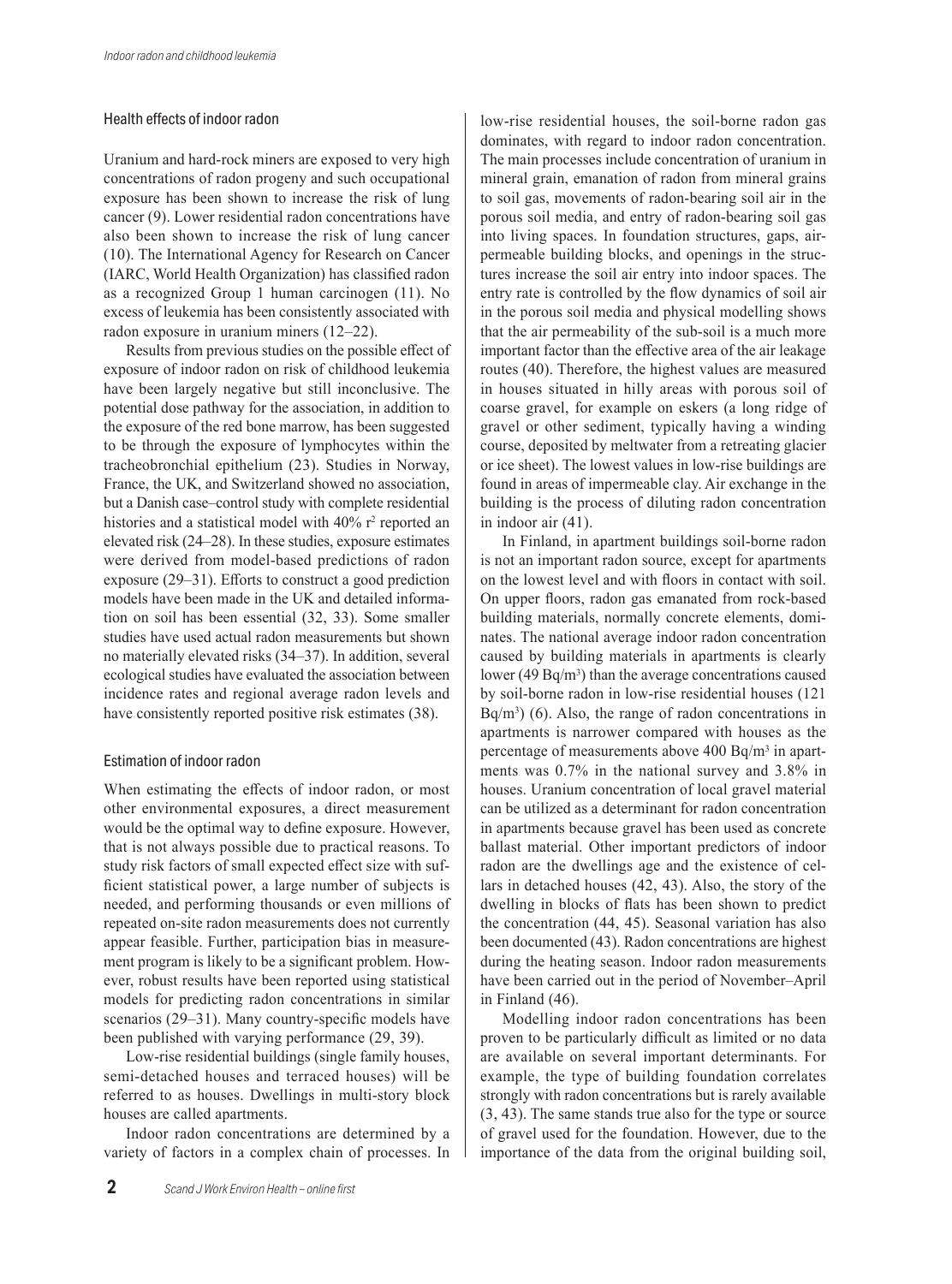the effect of the lack in the knowledge of the transported layers of mineral material is decreased. Ventilation strategies, either natural or mechanical, are not included in the database of the Population Register Centre of Finland. However, history of the prevalence of ventilation strategies in Finnish low-rise residential buildings is well known based on national sample surveys (6, 41, 47). With regard to modelling, the effect of ventilation strategies seems to be limited compared with uranium concentration in soil or soil permeability (41).

The building code for radon prevention and the associated practical guidelines were revised in Finland in 2003–2004. Thereafter, preventive measures have become more common and effective and, in houses completed since 2006, indoor radon concentrations have been markedly reduced. These data are of great importance when constructing a statistical model. The national radon prevention study in 2009 showed that in houses with preventive measures, the radon concentration was on average reduced by ≥50% compared with houses with no preventive measures (47).

Furthermore, results from more than 200 000 individual radon measurements in Finnish dwellings are recorded in the database of the Radiation and Nuclear Safety Authority. In Finland, only regional indoor radon modelling has been conducted and no nationwide studies on modelling radon concentrations have been published.

#### Aims of the study

Using statistics, we modelled indoor radon concentration in a given dwelling using measurements from the nationwide database and internally validated its performance and robustness. Then we applied the model to examine potential association between residential radon and childhood leukemia using data from a nationwide childhood leukemia case–control study (48).

## *Methods*

#### Radon measurements

We obtained results of all indoor radon measurements (N=244 059) from the database compiled by STUK – the Radiation and Nuclear Safety Authority and linked them to the building database of the Population Register Center by address and postal code. We used the oldest available measurement from each dwelling to minimize the effect of potential radon protection renovations. If there were two or more measurements with the same start dates, the one with higher measured concentration was used to maximize the models' ability to recognize the high concentrations.

#### Combining databases

The Population Register Centers building database contains data on a dwelling type (house versus apartment), year of completion, floor area (m<sup>2</sup>), total area (m<sup>2</sup>), total volume  $(m^3)$ , number of floors, area of the basement, main building material (rock-based materials, wood, others) and air-conditioning. All predictive variables were required to be available from nationwide registries (Population Registry Center) and, thus, not all important predictors, that were available only in STUK's radon database (type of foundation, radon protection, the floor of the dwelling), could be utilized in modelling.

The linkage of the measurements to the building database of the Population Register Center was based on street address and postal code as the key. This resulted in one-to-many linking problem due to multiple buildings in the same postal address. In such cases, we selected buildings with the best match in terms of building type, year of completion and coordinates.

To deal with the remaining discrepancies between databases (STUK's and the Population Registry Center's Building databases) after the primary selection, we created three sets of filtering criteria to acquire the best compromise between accuracy and sample size. We also aimed to explore whether there would be substantial differences in models with differently filtered radon datasets. The sample sizes of different filtering levels are represented in the figure 1. The first level required >100 m difference in Euclidean distance by coordinates, a >10-year difference in year of completion and no observable discrepancy in building type between the two databases. The second level required that there be no missing values in any of the filtering variables of the first level and thus all filters could be applied to every building (as the first level inhibited missing values from triggering the filter). The third level also allowed for no missing values and involved stricter criteria for >10 m Euclidean distance and identical year of completion. The numbers of buildings fulfilling the three sets of criteria are shown in the figure 1 (with other exclusions).

Radon concentrations in houses and apartments were modelled separately as the major predictors differed based on the literature. Dwellings with missing or ambiguous building type were excluded. For the house model, the median postal-code-specific indoor radon concentration was derived from the 20% of the measurements sampled from the dataset left outside modelling to avoid using derivatives of the measurements as predictors. As the average number of dwellings per postal code area was relatively low and the total number of postal areas was relatively high, this resulted in some missing values (N=5697, 3.6%) and, also, some postal areas were represented by only few measurements. For the apartment model, we constructed a database of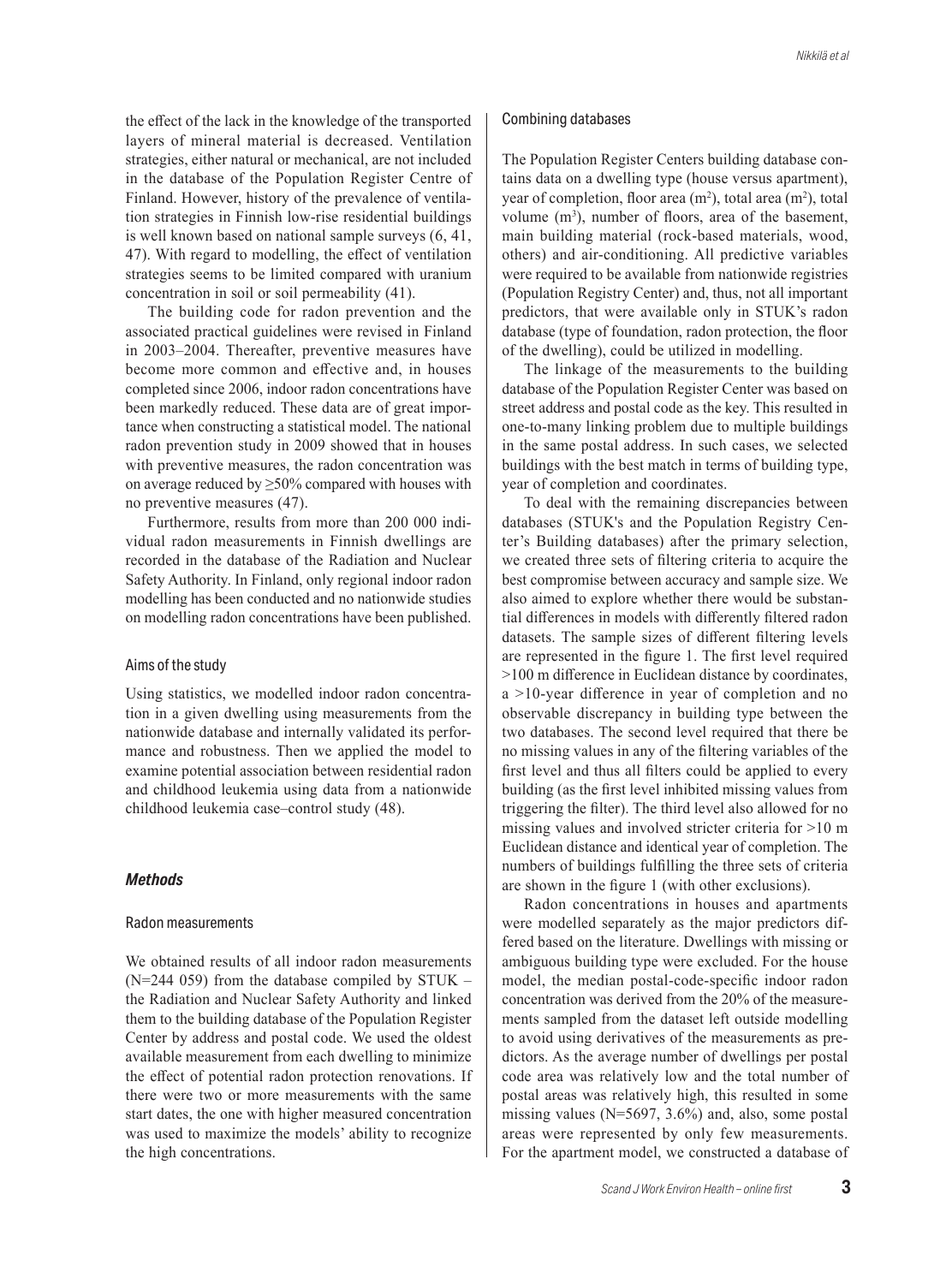

To optimize both accuracy and sample size, we decided on selecting the first level of filtering as the Figure 1. Flow chart of the indoor radon measurements and the necessary exclusions. To optimize both accuracy and sample size, we selected the first  $\parallel$ level of filtering as the basis for our main analyses.

<sup>a</sup> <100m difference in Euclidean distance by coordinates, <10-year differ-  $\parallel$  final radon ence in year of completion and no observable discrepancy in building type.  $\parallel$  similarly b<100m difference in Euclidean distance by coordinates, <10-year difference in year of completion and no observable discrepancy in building type and  $\parallel$  valies no missing values in any of the filtering variables. and no missing values in any of the filtering variables.

<sup>c</sup> in all same values in any of the intering valuables.<br>
<sup>c</sup> <10m difference in Euclidean distance by coordinates, a <10-year difference in year of completion and no observable discrepancy in building type and no missing values in any of the filtering variables.

county-specific median radon concentrations in apartments based on two nationwide representative surveys (conducted in 1991 and 2006) (6, 49). The measurements from the 1991 survey were calibrated to match the values from the more recent survey.

#### Additional data for the models

To complement the model, we obtained data on the soil type as vector maps and terrain elevation as a  $100 \times$ 100 m square map from Geological Survey of Finland (GTK). Regarding the soil type, for each area, the map with the highest resolution (1:20 000, 1:50 000 and 1:100 000) available was used. STUK also provided us with an  $8 \times 8$  km square map of soil uranium concentration (Bq/kg) (50). The vector maps for dwellings were

**4** *Scand J Work Environ Health – online first*

evaluated using QGIS (v. 3.2.1) and square maps were evaluated with a basic R script.

Detailed soil types were classified into three categories by permeability. The classification was based on the grain size distribution of the soil type. Air permeability of soil types is closely related to grain size distribution. Soil air permeability is highest for coarse gravel (grain size 6–20 mm) and lowest for clay with a very low grain size  $(>0.002$  mm). The database presents the soil type at the depth of 1 meter, which is representative of the depth of house foundations. Several terms were created to characterize year of construction: a categorical variable in 5-year intervals, as well as a separate indicator term for pre-1940 were used. For apartments, the latter term was defined with 1950 as the cut-off. The building material was classified as rock-based, wood, or other/ unknown. We also created a binary variable to estimate exhaust fan-based ventilation: any type of ventilation based on the building registry and building completed before year 2000 for houses and any type of ventilation with building completed between 1950 and 2006 for apartments. The presence of a basement was modelled as a three-step variable (no basement, basement and dwelling built before 1990, basement and dwelling built after 1990) due to new prevalent practice of hill-side houses instead of full basement houses.

#### Modelling indoor radon

We applied multiple approaches for developing the two final radon prediction models. The methods were used similarly for both models from predictor selection to validation. First, we started with a log-linear model with all the available predictors. All continuous potential predictors were log-transformed. We used a backward selection algorithm starting with the full model and used multiple imputation to deal with the missing data. The proportions of missing data for each potential predictor are presented in the supplementary material (www. sjweh.fi/show\_abstract.php?abstract\_id=3867), table S1. We defined measured indoor radon outliers as values with z>3 and excluded them.

We then created two categorical models with radon concentrations divided into quartiles: a polynomial and a multinomial. We also tested a model with a binary dependent variable by dividing the radon concentration by its 80<sup>th</sup> percentile. Finally, we experimented with modern machine learning algorithms (random forest and deep neural networks) as an alternative to the traditional methods (51, 52). For random forest models, we set the number of trees grown to 2000 and 560 for apartments and houses, respectively, based on the point, where the model errors started to converge. Deep neural network was specified as a 4-layer network with 256, 128, 64, and 1 nodes with rectified linear unit as activation func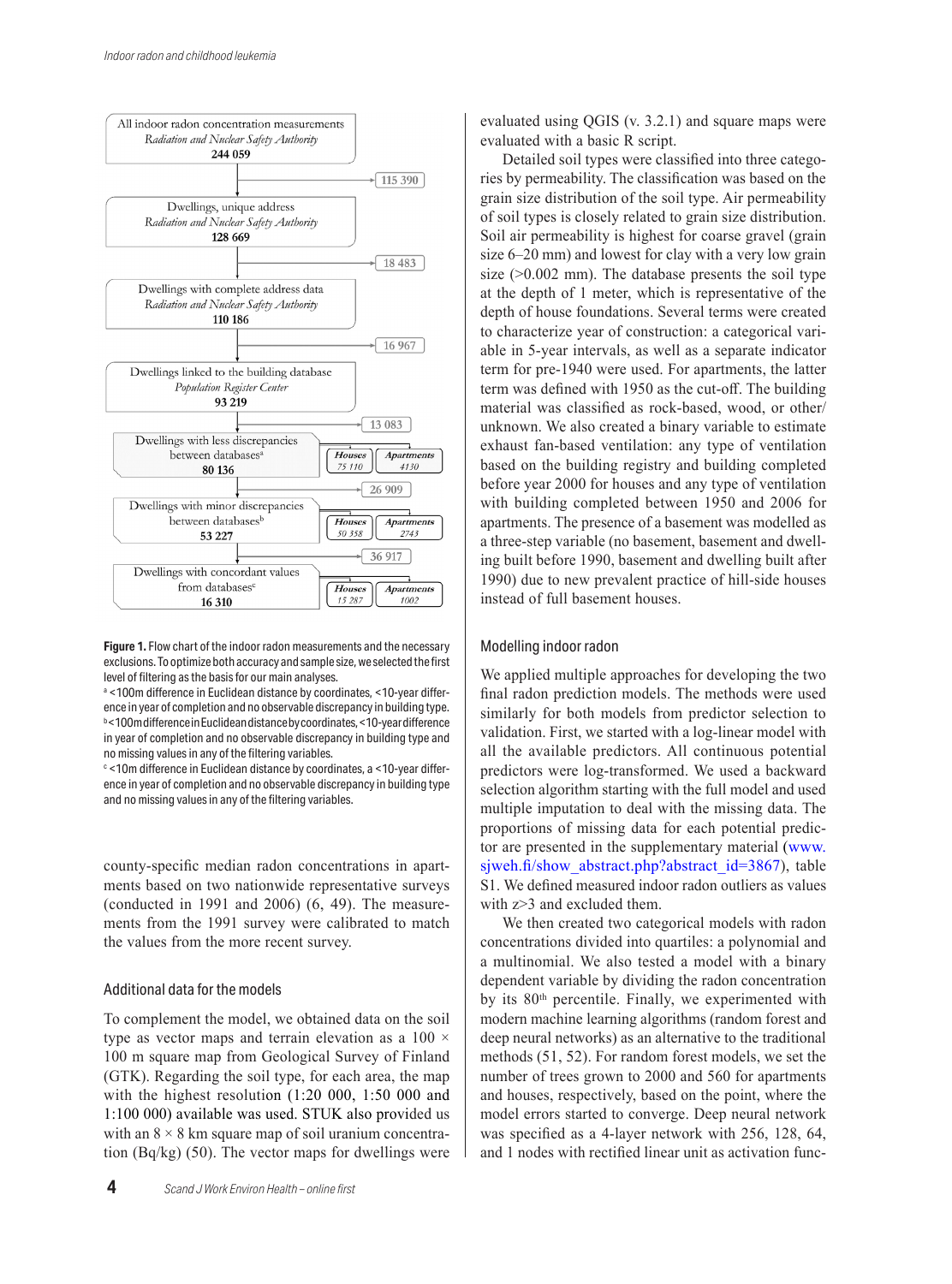tion in each except the output layer. The model was trained with 80% of the data with additional 20% used as validation for each epoch for 1000 epochs or until convergence according to mean squared error.

We used five-fold cross validation to explore the robustness and potential over-fitting of the log-linear model. We also calculated the Spearman correlation between the measured and predicted indoor radon concentrations. Categorical models were evaluated with Cohen's kappa. We performed sensitivity analyses on different levels of filtering regarding the slight discrepancies between databases.

#### Childhood leukemia case–control study

The indoor radon exposure was predicted with log-linear model for the cases and controls using our nationwide case-control dataset (48). Briefly, the cases included all Finnish children diagnosed with childhood leukemia during 1990–2011. The 1100 cases were identified from Finnish Cancer Registry (M9800 - M9948 in ICD-O-3). Three controls were individually matched on sex and year of birth to each case from the Finnish Population Register Center. Each control was assigned a reference date to match the diagnosis of the respective case. We assumed a two-year latency based on results summarized by UNSCEAR, which automatically results in null exposure for subjects less than two years of age at their reference date as well as their controls (53). These cases and their respective controls were excluded from the analyses. We obtained also complete residential histories which yielded, in total, 7334 residencies with the aforementioned latency period. As a sensitivity analysis, we experimented with a five-year latency period.

The cases were classified by leukemia subtype into pre-B-ALL (precursor B-cell acute lymphoblastic leukemia), T-ALL (T-cell acute lympoblastic leukemia), unspecified ALL, AML (acute myeloid leukemia) and others. The genetic subtypes were obtained from the hospital records. We obtained data on gestational age, birth weight, maternal smoking from the Medical Birth Registry. Diagnoses of Down syndrome and other congenital malformations were obtained from the Congenital Malformation Registry. In addition, we obtained data on parental education, occupation, and socioeconomic status from Statistics Finland.

When applying the model to the childhood leukemia dataset for subjects (3.0% for cases and 2.6% for controls) with only municipality of residence available (for at least one residence), we used municipalityspecific radon estimates. For residential periods abroad (1.4% for cases and 0.7% for controls), we used worldwide indoor radon average 39 Bq/m<sup>3</sup> (54). In the rare cases where a dwelling could not be classified as either a house or an apartment, we also used the municipalityspecific median (1.2% for cases and 1.2% for controls). Otherwise, we applied the model after using multiple imputation for missing data on variables required for the prediction. As the dependent variable of the model was log-transformed before fitting the curve, the predictions represent geometric means of the estimated indoor radon concentrations when transformed back into Bq/m3.

#### Radon exposure prediction

We calculated cumulative radon exposure as  $Bq/m<sup>3</sup>$  integrating over time to cover the whole residential history taking two-year latency period into account and divided it into quartiles for the conditional logistic regression analyses. We also calculated the average concentration of the exposure period by dividing the cumulative exposure with the total length of the exposure period. Cumulative exposure accumulates with age and, thus, is highly correlated with it. The analyses were adjusted for potential confounders: Down syndrome (yes or no), large birth weight  $(LGA)$  (exceeds  $90<sup>th</sup>$  birth weight percentile in relation to gestational duration), terrestrial gamma radiation and Chernobyl fallout [cumulative red bone marrow equivalent dose (mSv)], cumulative red bone marrow dose from CT exposure (mGy), maternal smoking during pregnancy (yes or no), as well as parental socioeconomic status and education. Both socioeconomic status and education were known individually for each parent. Socioeconomic status was classified into five classes (self-employed, upper level employee, lower level employee, manual worker and other) and education into three levels (upper secondary, bachelor's degree, master's or doctor's degree) (55).

#### Statistical analysis

All analyses were performed using R software version 3.4.0. For the modelling and visualization, the R libraries included: multiple imputation (Amelia, v. 1.7.5), k-fold cross validation (DAAG, v. 1.22), Cohen's kappa (psych, v. 1.8.4), Bland-Altman plot (BlandAltmanLeh, v. 0.3.1; ggExtra, v. 0.8; ggplot2, v. 3.1.0), ordered logistic regression (MASS, v. 7.3-51), Brant's test (brant, v. 0.2-0) multinomial logistic regression (nnet, v. 7.3-12), random forests (randomForest, v. 4.6-14), keras (keras, v. 2.2.0). The risk analyses after prediction were carried out with conditional logistic regression from the library survival (v. 2.43-1). Variance inflation was examined using car-library (v.  $3.0-2$ ). We used  $5\%$  as the significance threshold and all reported p-values are two-sided. For multiple testing corrections we used the Benjamini-Hochberg method. Effect modification was investigated by including interaction terms into the model and evaluating improvement in model fit.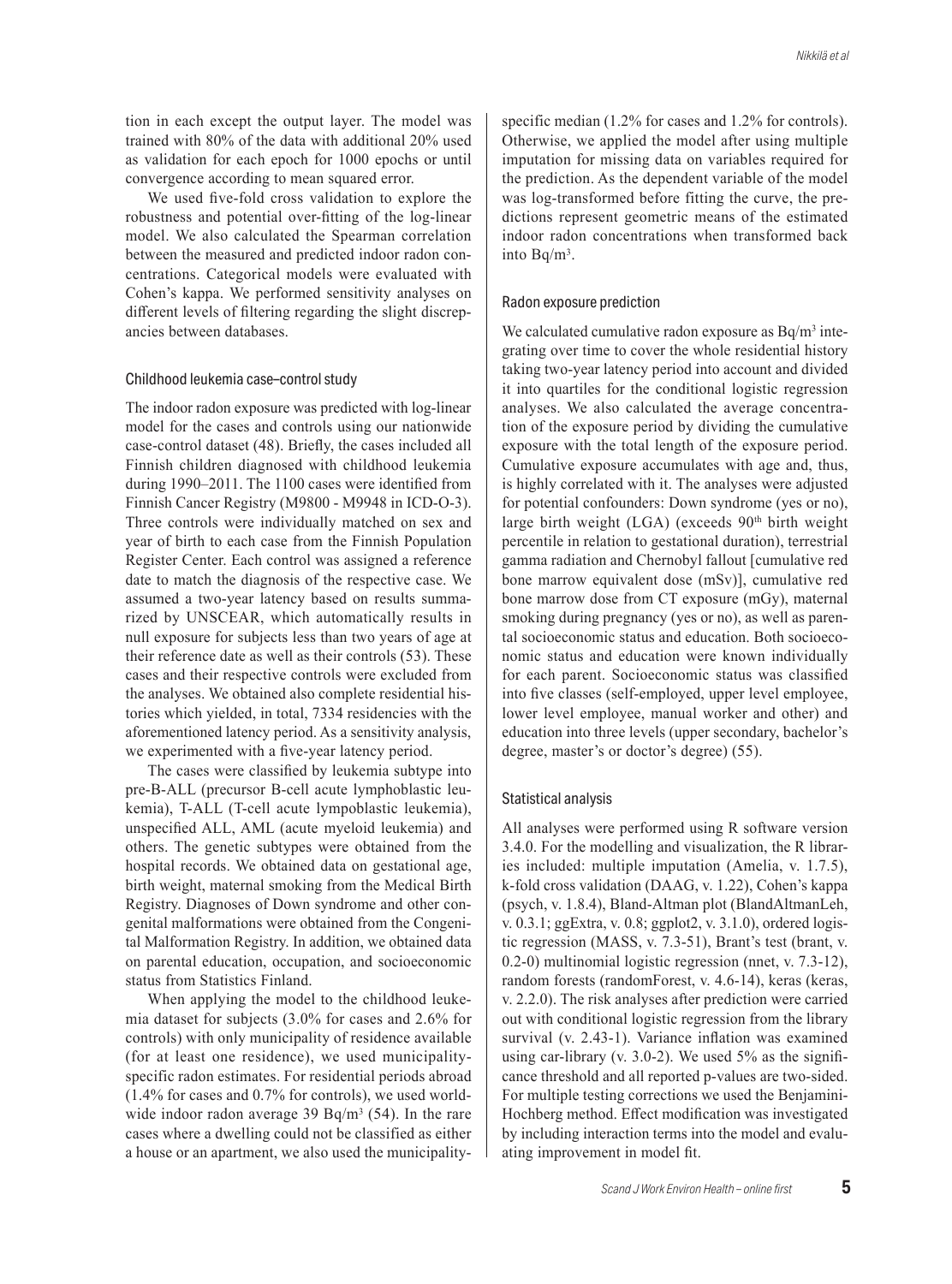## Ethical considerations

No informed consent from the study subjects was needed according to the Finnish regulations as the study was carried out entirely through registers and databases, without any contact with the study subjects.

## *Results*

## Radon measurements

The median indoor radon concentration in 93 219 unique linked dwellings from the STUK database was 137.3 Bq/m<sup>3</sup> (IQR 68.0 Bq/m<sup>3</sup>, 267.4 Bq/m<sup>3</sup>), with the 95<sup>th</sup> percentile 732.7 Bq/m<sup>3</sup>, the 99<sup>th</sup> percentile 1913.0 Bq/m<sup>3</sup> and the maximum 38,883 Bq/m3. The distribution was log-normal and after log-transformation, the distribution was normalized when evaluated using a Q-Q plot.

After exclusions, the material included 73 903  $(94.1\%)$  houses and 3709  $(4.7\%)$  apartments, with median radon concentrations 143 Bq/m<sup>3</sup> (IQR 71 Bq/m<sup>3</sup>, 276 Bq/m<sup>3</sup>) and 66 Bq/m<sup>3</sup> (IQR 38 Bq/m<sup>3</sup>, 134 Bq/m<sup>3</sup>), respectively. The descriptive statistics and distributions of predictors are represented in tables 1a and b by indoor radon quartiles.

## Modelling indoor radon concentrations

The final predictors, their estimates and confidence intervals (CI) with adjusted P-values for the log-linear model are reported in tables 2a, b and c. For the house model, most of the selected predictors had a highly statistically significant effect due to large sample size. Especially for the houses, the construction year displayed an inverted U-shaped curve relationship with indoor radon, with lower concentrations in newer buildings due to stricter radon protection regulation. Rockbased building materials were associated with higher residential radon than wood as a building material, and higher indoor radon concentrations were also associated with more porous soil. Uranium concentration in soil exerted a major influence in the house model. In general, we identified fewer predictors with mostly smaller coefficients for apartments.

For both models (houses and apartments), the year of completion was an important predictor. It explained 10.6% and 4.61% of the variance and for the house and apartments, respectively. Soil permeability was also influential (houses 2.97% and apartments 7.05%). The other proportions of the variation explained by each predictor are reported in table 3. For the final log-linear house model, we observed Akaike's information criterion (AIC) 157 739 and Bayesian information criterion

(BIC) 158 036 and for the apartment model AIC 9993 and BIC 10 161.

## Performance of the models

The final model of the log-transformed indoor radon concentration reached  $r^2$  of 0.21 for the house model and 0.20 the apartment model. The Spearman correlation between the measured and predicted values in the validation dataset was 0.45 for the houses and 0.44 for the apartments. The scatterplots of measured and predicted indoor radon concentrations also showed only a modest correlation with a narrower range of predicted than observed concentrations (figure 2), but both models were unable to accurately identify the lowest and highest radon concentrations (figure 3). In the five-fold crossvalidation with 80–20 split, the models appeared robust with no indication of substantial over-fitting for either model. The mean squared error was 0.84 for the houses and 0.88 for the apartments. We observed variance inflation due to multicollinearity of the predictors. For the apartments, the predictors with generalized varianceinflation  $(GVIF) > 2$  were soil permeability (5.1), formation by ice-age (4.3), year of completion (2.3) and soil uranium concentration (2.3). For the house model, five predictors showed GVIF >2: soil permeability (2.6), formation by ice-age (2.4), year of completion (2.6), floor area (2.3) and total volume (2.2).

The weighted Cohen's kappa for measured and predicted values by quartiles of measured indoor radon was 0.33 for houses and 0.38 for apartments. If only one split at 80<sup>th</sup> percentile was used, the weighted kappa was 0.10 for houses and 0.25 for apartments.

## Exploratory modelling attempts

In exploratory analyses, the predictors of both dwelling types remained largely similar when an ordered logistic regression was used instead of the log-linear model to predict indoor radon in quartiles, but the assumption of parallel lines was not met for the categorized year of completion when evaluated with Brant's test. This also applied to multinomial logistic regression. Ordinary logistic regression for binary radon split at p80 gave poor results.

We did not observe major changes in  $r^2$  (0.21–0.24) for houses and 0.20–0.24 for apartments) or in the coefficients when different levels of measurement filtering were used. Using modern machine learning methods, we were able to markedly improve the coefficient of determination [random forest (apartments 0.23, houses 0.28), deep neural network (apartments 0.19, houses 0.18)]. We also observed lower coefficients of determination when using the newest available radon concentration for each dwelling.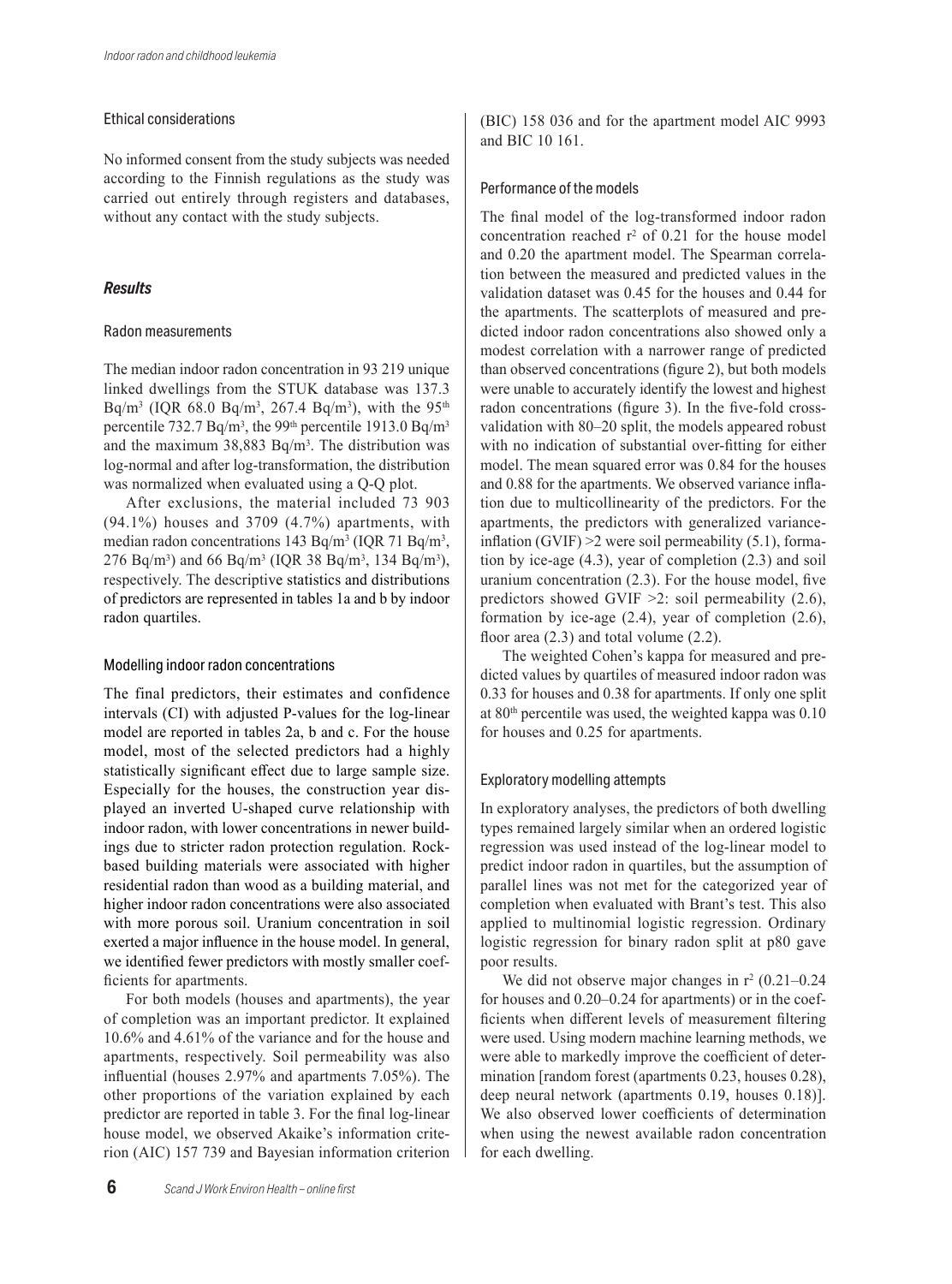| Table 1a. Proportions and statistics of the predictors by measured indoor radon quartiles. [IQR=interquartile range.] |
|-----------------------------------------------------------------------------------------------------------------------|
|-----------------------------------------------------------------------------------------------------------------------|

|                                                                          |                                                                 | $1st$ quartile                                         | $2nd$ quartile                                       |                                                                   | 3rd quartile                                                   |                                                                   | 4 <sup>th</sup> quartile                                       |                                                                  |
|--------------------------------------------------------------------------|-----------------------------------------------------------------|--------------------------------------------------------|------------------------------------------------------|-------------------------------------------------------------------|----------------------------------------------------------------|-------------------------------------------------------------------|----------------------------------------------------------------|------------------------------------------------------------------|
|                                                                          | Houses<br>$N = 14770$<br>(43.3 Bq/m <sup>3</sup> ) <sup>a</sup> | Apartments<br>$N = 932$<br>$(27.0 Bq/m3)$ <sup>a</sup> | Houses<br>$N = 14767$<br>$(103 Bq/m^3)$ <sup>a</sup> | Apartments<br>$N = 917$<br>(50.6 Bq/m <sup>3</sup> ) <sup>a</sup> | Houses<br>$N = 14768$<br>(196 Bq/m <sup>3</sup> ) <sup>a</sup> | Apartments<br>$N = 924$<br>(88.0 Bq/m <sup>3</sup> ) <sup>a</sup> | Houses<br>$N = 14768$<br>(438 Bq/m <sup>3</sup> ) <sup>a</sup> | Apartments<br>$N = 925$<br>(250 Bq/m <sup>3</sup> ) <sup>a</sup> |
|                                                                          | N(%)                                                            | N(9/6)                                                 | N(96)                                                | N(96)                                                             | N(9/6)                                                         | N(%)                                                              | N(9/6)                                                         | N(%)                                                             |
| <b>Building material</b>                                                 |                                                                 |                                                        |                                                      |                                                                   |                                                                |                                                                   |                                                                |                                                                  |
| Rock-based<br>Wood<br>Other                                              | 1712 (11.6%)<br>12802 (86.7%)<br>256 (1.7%)                     | 883 (94.6%)<br>44 (4.7%)<br>$6(0.6\%)$                 | 2211 (15.0%)<br>12286 (83.2%)<br>270 (1.8%)          | 867 (94.5%)<br>38 (4.1%)<br>12 (1.3%)                             | 2445 (16.6%)<br>12087 (81.8%)<br>236 (1.6%)                    | 877 (94.9%)<br>36 (3.9%)<br>11 (1.2%)                             | 2602 (17.6%)<br>11973 (81.1%)<br>193 (1.3%)                    | 805 (87.0%)<br>109 (11.8%)<br>11 (1.2%)                          |
| Soil permeability                                                        |                                                                 |                                                        |                                                      |                                                                   |                                                                |                                                                   |                                                                |                                                                  |
| Impermeable<br>Moderately<br>permeable                                   | 6166 (41.8%)<br>6029 (40.8%)                                    | 275 (29.5%)<br>186 (19.9%)                             | 6124 (41.5%)<br>5989 (40.6%)                         | 273 (29.8%)<br>150 (16.4%)                                        | 6094 (41.3%)<br>5775 (39.1%)                                   | 301 (34.7%)<br>175 (18.9%)                                        | 5246 (35.5%)<br>5230 (35.4%)                                   | 253 (27.4%)<br>163 (17.7%)                                       |
| Highly permeable<br>Formation by ice-age                                 | 1910 (12.9%)                                                    | 97 (10.4%)                                             | 2097 (14.2%)                                         | 120 (13.1%)                                                       | 2489 (16.9%)                                                   | 127 (13.7%)                                                       | 3996 (27.1%)                                                   | 290 (31.4%)                                                      |
| On a formation<br><b>Mechanical ventilation</b>                          | 1341 (9.1%)                                                     | 82 (8.8%)                                              | 1630 (11.0%)                                         | 99 (10.8%)                                                        | 1999 (13.5%)                                                   | 108 (11.7%)                                                       | 3365 (22.8%)                                                   | 257 (27.8%)                                                      |
| <b>Exhaust ventilation</b><br>(approx.) $\frac{b}{b}$<br><b>Basement</b> | 1723 (11.7%)                                                    | 459 (49.2%)                                            | 2701 (18.3%)                                         | 457 (49.8%)                                                       | 3425 (23.2%)                                                   | 476 (51.5%)                                                       | 3622 (24.5%)                                                   | 506 (54.7%)                                                      |
| Yes (built before 1990)<br>Yes (built after 1990)                        | 404 (2.7%)<br>429 (2.9%)                                        | 85 (9.1%)<br>57 (6.1%)                                 | 433 (2.9%)<br>336 (2.3%)                             | 52 (5.7%)<br>50 (5.5%)                                            | 468 (3.2%)<br>286 (1.9%)                                       | 35 (3.8%)<br>49 (5.3%)                                            | 479 (3.2%)<br>286 (1.9%)                                       | 46 (5.0%)<br>58 (6.3%)                                           |
| Number of floors                                                         |                                                                 |                                                        |                                                      |                                                                   |                                                                |                                                                   |                                                                |                                                                  |
| Median                                                                   | 1                                                               | 4                                                      | 1                                                    | 4                                                                 |                                                                | 4                                                                 |                                                                | 3                                                                |
| <b>IQR</b><br>p95                                                        | $1 - 2$<br>$\overline{2}$                                       | $3 - 6$<br>8                                           | $1 - 2$<br>$\overline{2}$                            | $3 - 4$<br>8                                                      | $1 - 2$<br>$\overline{2}$                                      | $4 - 5$<br>8                                                      | $1 - 2$<br>$\overline{2}$                                      | $2 - 4$<br>$\overline{7}$                                        |

a Measured indoor radon concentration median.

 $^{\rm b}$  For apartments, any ventilation reported and building completed between 1950 and 2006 was used as the definition; for houses, any ventilation and building competed before the year 2000 was used as the definition.

Table 1b. Proportions and statistics of the predictors by measured indoor radon quartiles. [IQR=interquartile range.]

|                                      |                              | I quartile                   |                              | Il quartile                  |                     | III quartile      |                     | IV quartile         |
|--------------------------------------|------------------------------|------------------------------|------------------------------|------------------------------|---------------------|-------------------|---------------------|---------------------|
|                                      | Houses                       | Apartments                   | Houses                       | Apartments                   | Houses              | Apartments        | Houses              | Apartments          |
|                                      | $(10.3 - 95.0)$ <sup>a</sup> | $(15.3 - 85.7)$ <sup>a</sup> | $(10.3 - 95.0)$ <sup>a</sup> | $(11.0 - 85.8)$ <sup>a</sup> | $(10.7 - 95.0)^{b}$ | $(13.9 - 83.4)$ b | $(10.7 - 95.0)^{b}$ | $(13.9 - 87.1)^{h}$ |
|                                      | Median (IQR)                 | Median (IQR)                 | Median (IQR)                 | Median (IQR)                 | Median (IQR)        | Median (IQR)      | Median (IQR)        | Median (IQR)        |
| Number of floors                     | $1(1-2)$                     | $4(3-6)$                     | $1(1-2)$                     | $4(3-4)$                     | $1(1-2)$            | $4(4-5)$          | $1(1-2)$            | $3(2-4)$            |
| Soil's uranium (Bg/kg)               | 39.4                         | 45.2                         | 43.7                         | 51.8                         | 46.3                | 51.8              | 48.7                | 51.8                |
|                                      | $(29.6 - 51.6)$              | $(31.5 - 62.5)$              | $(32.3 - 53.7)$              | $(34.5 - 66.3)$              | $(36.9 - 56.6)$     | $(41.4 - 66.3)$   | $(40.2 - 58.1)$     | $(45.0 - 59.7)$     |
| Area of the floors (m <sup>2</sup> ) | 154                          | 1973                         | 160                          | 2016                         | 163                 | 1784              | 160                 | 1365                |
|                                      | $(116 - 200)$                | (1322–3101)                  | $(120 - 205)$                | (1298–2928)                  | $(126 - 206)$       | (1187–2725)       | $(127 - 202)$       | $(751 - 2050)$      |
| Total area (m <sup>2</sup> )         | 184                          | 2420                         | 184                          | 2396                         | 184                 | 2088              | 184                 | 1552                |
|                                      | $(145 - 235)$                | (1580–3724)                  | $(149 - 244)$                | (1538–3610)                  | $(151 - 245)$       | (1284–3320)       | (151244)            | $(822 - 2336)$      |
| Total volume (m <sup>3</sup> )       | 565                          | 7382                         | 570                          | 7280                         | 566                 | 6482              | 560                 | 4895                |
|                                      | $(455 - 750)$                | (4941–11597)                 | $(455 - 766)$                | (4840-10738)                 | $(459 - 766)$       | (4250–9971)       | $(454 - 750)$       | $(2780 - 7340)$     |
| Year of completion (year)            | 1979                         | 1973                         | 1981                         | 1972                         | 1983                | 1974              | 1983                | 1979                |
|                                      | (1956–2004)                  | (1963–1986)                  | (1963–1995)                  | $(1964 - 1984)$              | (1970–1992)         | (1965–1985)       | $(1973 - 1991)$     | $(1968 - 1988)$     |
| Terrain elevation (m)                | 84                           | 36                           | 87                           | 38                           | 89                  | 49                | 91                  | 83                  |
|                                      | $(31 - 106)$                 | $(13 - 101)$                 | $(43 - 108)$                 | $(17 - 96)$                  | $(46 - 109)$        | $(17 - 101)$      | $(50 - 112)$        | $(25 - 114)$        |
| Radon (area b-log)                   | 6.67                         | 3.67                         | 6.63                         | 3.72                         | 6.68                | 3.78              | 6.82                | 3.85                |
|                                      | $(6.10 - 7.07)$              | $(3.49 - 3.71)$              | $(6.11 - 6.97)$              | $(3.61 - 3.73)$              | $(6.31 - 6.95)$     | $(3.71 - 3.92)$   | $(6.56 - 7.01)$     | $(3.71 - 4.08)$     |

a Soil's uranium (Bq/kg): min–max.

b For houses and apartments the spatial units were postal areas and counties, respectively.

## Childhood leukemia case-control data

After exclusions, we included 1093 (4 had prohibition of data use and 3 had incorrect identification codes) childhood leukemia cases diagnosed in 1990–2011. Of these, 826 (75.6%) were pre-B-ALL, 64 (5.9%) were T-ALL, 20 were unclassified ALL (1.8%), 146 were AML (13.6%), and 34 were other (3.1%). A majority of the cases were diagnosed at age 2–7 years, and the median age was 4.52 [interquartile range (IQR) 2.72, 8.23]. Down syndrome, intrauterine growth, and maternal smoking during pregnancy were associated with risk of childhood leukemia (table S2).

In total, there were 7443 different dwellings (1839 for cases and 5604 for controls) in the subjects' residential histories using the two-year latency period. The residential radon concentrations were estimated with either the house (56.1%, N=1032 for cases and 54.9%, N=3079 for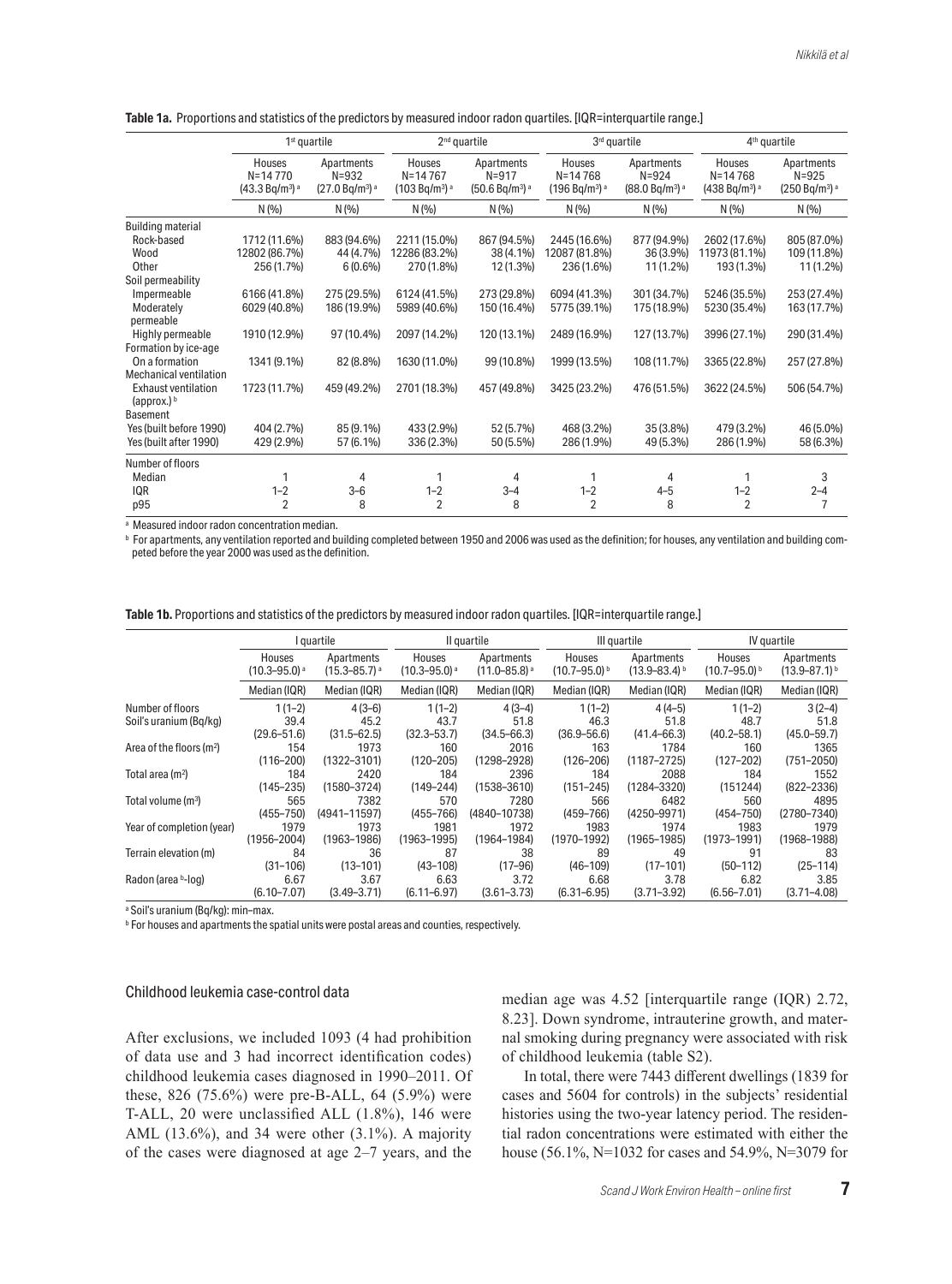|  | Table 2a. Coefficients and 95% confidence intervals of the predictors from the final model after backwards selection algorithm. [CI=confidence interval <sup>1</sup> |  |  |  |  |  |  |
|--|----------------------------------------------------------------------------------------------------------------------------------------------------------------------|--|--|--|--|--|--|
|--|----------------------------------------------------------------------------------------------------------------------------------------------------------------------|--|--|--|--|--|--|

| Predictor                                      | Apartments          |                      | Houses              |                      |
|------------------------------------------------|---------------------|----------------------|---------------------|----------------------|
|                                                | coefficent (95% CI) | P-value <sup>a</sup> | coefficent (95% CI) | P-value <sup>a</sup> |
| Other materials (ref) b                        |                     |                      |                     |                      |
| Mainly built from rock-based materials         |                     |                      | $0.08(0.02 - 0.14)$ | 0.01                 |
| Mainly built from wood                         |                     |                      | $-0.07(-0.13-0.01)$ | 0.02                 |
| Unknown or other soil (ref) b                  |                     |                      |                     |                      |
| Impermeable soil                               | $0.04(-0.02-0.12)$  | 0.4                  | $0.10(0.06 - 0.14)$ | < 0.001              |
| Moderate permeability soil                     | $0.08(-0.01-0.18)$  | 0.10                 | $0.16(0.12 - 0.21)$ | < 0.001              |
| Highly permeable soil                          | $0.31(0.13 - 0.48)$ | 0.001                | $0.27(0.22 - 0.32)$ | < 0.001              |
| Not on a land formation by the ice-age (ref) b |                     |                      |                     |                      |
| On a land formation by the ice-age             | $0.23(0.06 - 0.41)$ | 0.02                 | $0.27(0.24 - 0.3)$  | < 0.001              |
| No basement (ref) b                            |                     |                      |                     |                      |
| Basement, dwelling built before 1990           |                     |                      | $0.33(0.28 - 0.37)$ | < 0.001              |
| Basement, dwelling built after 1990            |                     |                      | $0.09(0.04 - 0.14)$ | 0.001                |

a Benjamini-Hochberg adjusted P-values. **b** The reference category for class variables.

**Table 2b.** Coefficients and 95% confidence intervals of the predictors from the final model after backwards selection algorithm.

| Predictor                         | Apartments                |                      | Houses                    |                      |  |
|-----------------------------------|---------------------------|----------------------|---------------------------|----------------------|--|
|                                   | coefficent (95% CI)       | P-value <sup>a</sup> | coefficent (95% CI)       | P-value <sup>a</sup> |  |
| Before the first category (ref) b | 0                         |                      | 0                         |                      |  |
| <b>Built in</b>                   |                           |                      |                           |                      |  |
| 1940-1945                         |                           | ٠                    | $0.11(0.04 - 0.19)$       | 0.005                |  |
| 1945-1950                         |                           |                      | $0.01(-0.04 - 0.05)$      | 0.8                  |  |
| 1950-1955                         | $-0.33(-0.52 - 0.13)$     | 0.002                | $-0.14(-0.19 - -0.1)$     | < 0.001              |  |
| 1955-1960                         | $-0.25(-0.42 - 0.09)$     | 0.006                | $-0.20$ $(-0.25 - -0.16)$ | < 0.001              |  |
| 1960-1965                         | $-0.32$ $(-0.46 - -0.18)$ | < 0.001              | $0.10(0.05 - 0.15)$       | < 0.001              |  |
| 1965-1970                         | $-0.25(-0.38 - -0.12)$    | 0.001                | $0.22(0.18 - 0.27)$       | < 0.001              |  |
| 1970-1975                         | $-0.13(-0.25 - -0.01)$    | 0.06                 | $0.35(0.31 - 0.39)$       | < 0.001              |  |
| 1975-1980                         | $0.01(-0.13-0.15)$        | 0.90                 | $0.43(0.39 - 0.47)$       | < 0.001              |  |
| 1980-1985                         | $0.26(0.12 - 0.39)$       | 0.001                | $0.61(0.57 - 0.65)$       | < 0.001              |  |
| 1985-1990                         | $0.22(0.08 - 0.36)$       | 0.005                | $0.57(0.53 - 0.61)$       | < 0.001              |  |
| 1990-1995                         | $0.14(-0.02-0.31)$        | 0.10                 | $0.50(0.45 - 0.55)$       | < 0.001              |  |
| 1995-2000                         | $-0.04(-0.23-0.15)$       | 0.70                 | $0.32(0.27 - 0.37)$       | < 0.001              |  |
| 2000-2005                         | $-0.06(-0.27-0.14)$       | 0.60                 | $0.08(0.04 - 0.13)$       | < 0.001              |  |
| 2005-2010                         | $-0.43(-0.66 - -0.2)$     | 0.001                | $-0.14(-0.19 - -0.1)$     | < 0.001              |  |
| 2010-2015                         | $-0.45(-0.72 - -0.18)$    | 0.003                | $-0.53(-0.57 - -0.48)$    | < 0.001              |  |
| 2015-2020                         | $0.06(-0.86 - 0.98)$      | 0.90                 | $-0.76(-0.9 - -0.61)$     | < 0.001              |  |

a Benjamini-Hochberg adjusted P-values.

**b** The reference category for class variables.

**Table 2c.** Coefficients and 95% confidence intervals of the predictors from the final model after backwards selection algorithm.

| Predictor                         | Apartments             |                      |                        | Houses               |  |
|-----------------------------------|------------------------|----------------------|------------------------|----------------------|--|
|                                   | coefficent (95% CI)    | P-value <sup>a</sup> | coefficent (95% CI)    | P-value <sup>a</sup> |  |
| Number of floors                  | $-0.16(-0.25 - -0.07)$ | 0.001                | $-0.15(-0.18 - -0.13)$ | < 0.001              |  |
| Floor area                        | $-0.13(-0.07 - -0.19)$ | < 0.001              | $-0.05(-0.07 - -0.03)$ | < 0.001              |  |
| Total area of the building        |                        |                      |                        |                      |  |
| Total volume of the building      |                        |                      | $-0.01(-0.03-0.00)$    | 0.2                  |  |
| Elevation from sea level          | $0.07(0.03 - 0.10)$    | 0.001                | $0.15(0.14 - 0.16)$    | < 0.001              |  |
| Soil's uranium concentration      | $0.17(0.06 - 0.29)$    | 0.007                | $0.70(0.68 - 0.73)$    | < 0.001              |  |
| County specific median radon      | $0.96(0.79 - 1.13)$    | < 0.001              |                        |                      |  |
| Postal area specific median radon |                        |                      | $0.09(0.08 - 0.10)$    | < 0.001              |  |
| Intercept                         | $0.77(0.19 - 1.35)$    | 0.02                 | 1.09 (0.92-1.25)       | < 0.001              |  |

a Benjamini-Hochberg adjusted P-values.

**b** The reference category for class variables.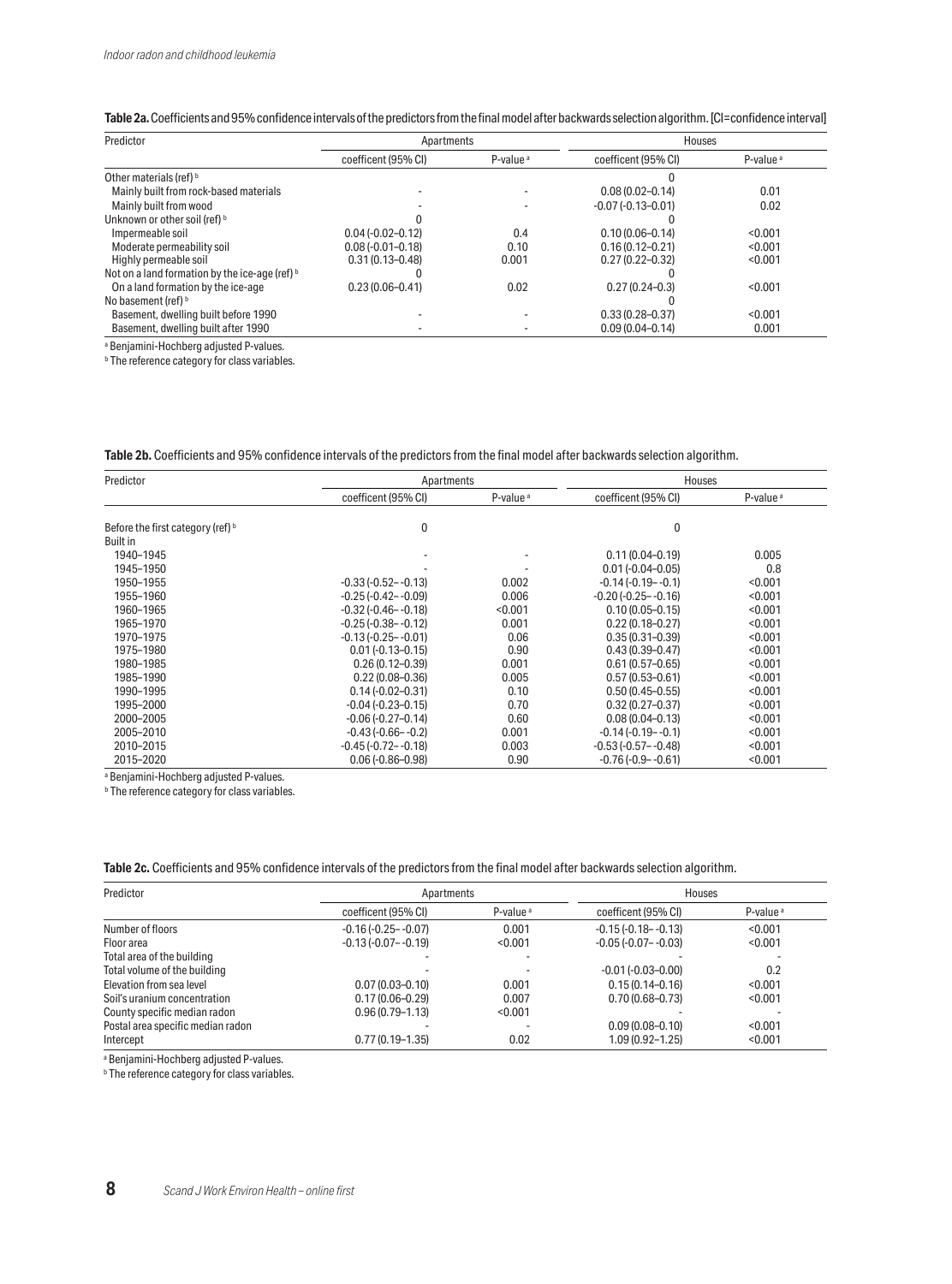controls) or the apartment model (38.3%, N=704 for cases and 40.5%, N=2271 for controls), except for 5.6% for cases and 4.5% for controls for whom municipality-specific medians were imputed due to lack of dwelling data.

#### Evaluating the model against direct measurements

Direct measurements were available for  $1.4\%$  (N=103) of the subjects' residential periods (1.4%, N=25 for cases and 1.4%, N=78 for controls) when linking by address,

| Table 3. The proportions of explained variance by predictor |  |
|-------------------------------------------------------------|--|
|-------------------------------------------------------------|--|

| Predictor                                               | Variance explained (%) |       |  |
|---------------------------------------------------------|------------------------|-------|--|
|                                                         | Apartments             | House |  |
| Soil permeability                                       | 7.05                   | 2.96  |  |
| County specific median radon concentration <sup>a</sup> | 6.50                   |       |  |
| Year of completion (5-year intervals)                   | 4.91                   | 10.5  |  |
| Number of floors                                        | 1.27                   | 0.17  |  |
| Floor area                                              | 0.46                   | 0.11  |  |
| Formation by the ice-age (eskers etc.)                  | 0.26                   | 0.51  |  |
| Elevation                                               | 0.19                   | 1.46  |  |
| Uranium concentration of the soil                       | 0.003                  | 3.57  |  |
| <b>Building material</b>                                |                        | 0.48  |  |
| Basement <sup>b</sup>                                   |                        | 0.07  |  |
| Total volume of the building                            |                        | 0.03  |  |
| Indoor radon median in the postal area c                |                        | 0.88  |  |
| Residuals                                               | 79.4                   | 79.3  |  |

<sup>a</sup> County specific median indoor radon concentration derived from calibrated representative nationwide surveys.

**b** Basement variable for houses consists of three classes: no basement, basement and built before 1990, basement and built after 1990.

c Median postal code area specific indoor radon concentrations derived from a sample 20% of measurements left outside training the model.

city and the time period of the measurement to STUK radon database. The Spearman correlation between the predicted and measured radon concentrations of the subjects was 0.36 and r<sup>2</sup> was 0.10 after log-transformation. If direct measurements were matched also by year of completion (maximum 1-year discrepancy) and by coordinates (maximum 100 m Euclidean distance), there were, in total, 55 measurements [14 (25%) for cases, and 41 (75%) for controls], and the Spearman correlation rose to 0.45 and the r<sup>2</sup> became 0.11.



Figure 2. Scatter-plot of the measured and predicted indoor radon concentrations. Black dots represent measurement prediction pairs from houses and the grey ones are for apartments.



Figure 3. Bland-Altman plot of the predicted and measured indoor radon concentrations. The results from the house model are on the left with black dots. The apartment model is represented on the right side with grey dots. X axes represent the mean of the predicted and measured indoor radon concentration and on the Y axes is the difference (measured – predicted) of the values.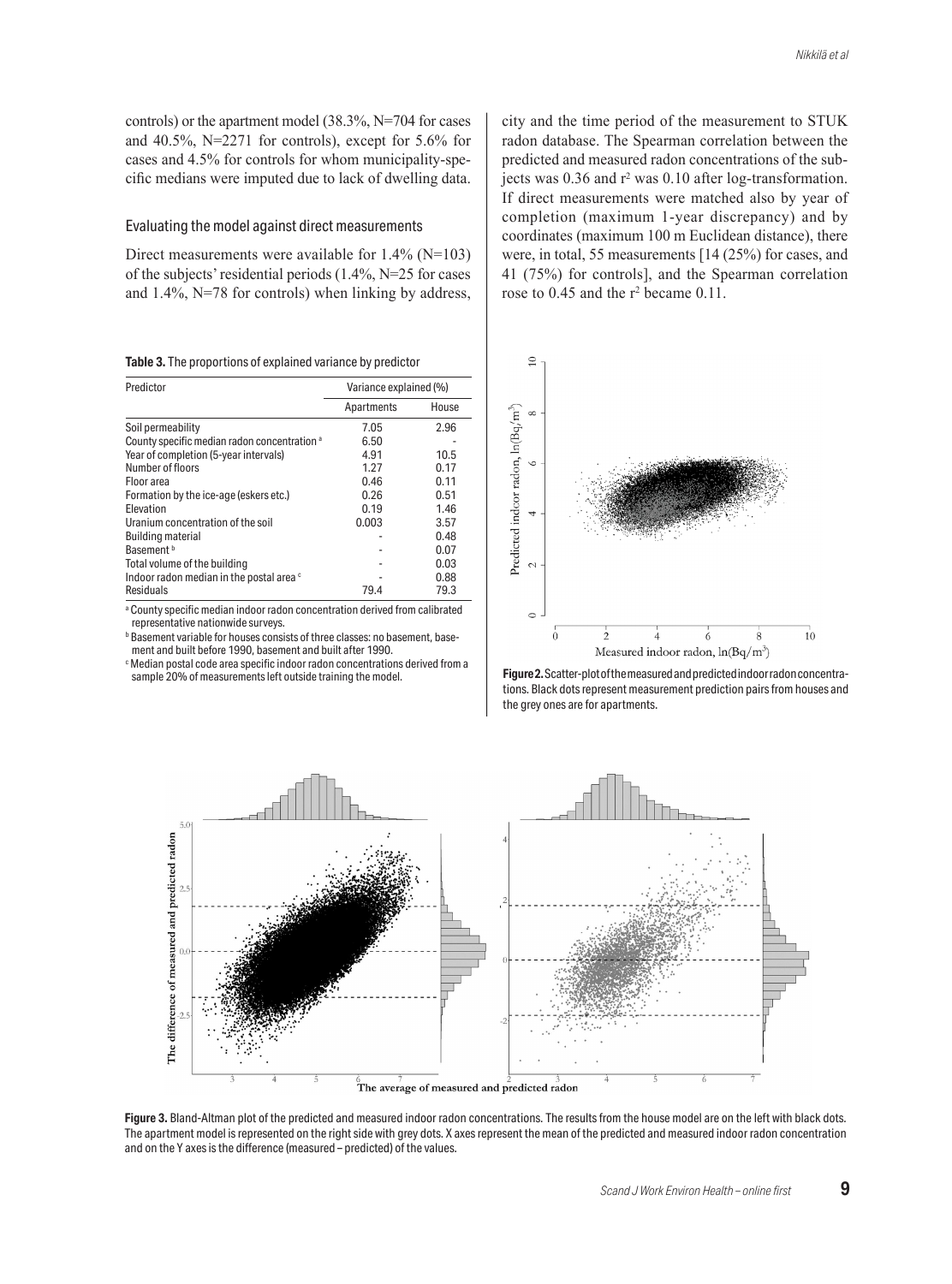#### Predicted radon concentrations

We made predictions of indoor radon concentration for each residential period with both the log-linear and random forest models. The correlation between these predictions for apartments was 0.52 and 0.49 for houses. Respectively, the correlation between the cumulative exposures (Bq/m<sup>3</sup> years) of subjects was higher  $(0.93)$ and for the average concentration it was only 0.29, reflecting the effect of the total duration of all residential periods of each subject.

Using the log-linear model, the median predicted cumulative indoor radon exposure was 301 Bq/m3 years (IQR 121 Bq/m<sup>3</sup> years,  $625$  Bq/m<sup>3</sup> years) for the cases and 292 Bq/m<sup>3</sup> years (IQR 116 Bq/m<sup>3</sup> years, 636 Bq/m<sup>3</sup> years) for the controls. The median of the time-weighted average indoor radon concentration was  $92$  Bq/m<sup>3</sup> (IQR 68 Bq/m<sup>3</sup>, 123 Bq/m<sup>3</sup>) for cases and 89 Bq/m<sup>3</sup> (IQR 67)  $Bq/m<sup>3</sup>$ , 121  $Bq/m<sup>3</sup>$ ) for controls. For the random forests model, the median cumulative exposure among the cases was 357 Bq/m3 years (IQR 151 Bq/m3 years, 789 Bq/  $m<sup>3</sup>$  years) and for the controls 357 Bq/m<sup>3</sup> years (IQR) 152 Bq/m<sup>3</sup> years, 799 Bq/m<sup>3</sup> years). The median of the average concentration for cases was 107 Bq/m3 (IQR 93  $Bq/m^3$ , 127  $Bq/m^3$ ) and for controls 107  $Bq/m^3$  (IQR 93  $Bq/m^3$ , 128  $Bq/m^3$ ).

#### Risk analyses

In unadjusted analysis of exposure predicted with the log-linear models, we observed an odds ratio (OR) of 0.87 (95% CI 0.63–1.19) for an increase of 1000 Bq/m<sup>3</sup> years in cumulative radon exposure. When the model

**Table 4.** Odds ratios (OR) and their confidence intervals (CI) from conditional logistic regression analyses about the effect of predicted indoor radon concentration on childhood leukemia. Only subjects with nonzero exposure were included. A latency period of two years was used. [Ref=rerence classes for factors.]

|                                            | Log-linear          | Random forests      |
|--------------------------------------------|---------------------|---------------------|
|                                            | OR (95% CI)         | OR (95% CI)         |
| Unadjusted models                          |                     |                     |
| Cumulative (1000 Bq/m <sup>3-years</sup> ) | $0.87(0.63 - 1.19)$ | $0.94(0.64 - 1.37)$ |
| Average (10 Bg/m <sup>3</sup> )            | $0.99(0.99 - 1.02)$ | $1.00(0.98 - 1.02)$ |
| By quartiles of average concentration      |                     |                     |
| 1 <sup>st</sup>                            | ref                 | ref                 |
| 2 <sub>nd</sub>                            | $0.91(0.74 - 1.12)$ | 1.02 (0.82-1.26)    |
| 3rd                                        | $1.07(0.87 - 1.31)$ | $1.04(0.84 - 1.28)$ |
| 4 <sup>th</sup>                            | $1.02(0.83 - 1.25)$ | $0.98(0.79 - 1.21)$ |
| Adjusted models                            |                     |                     |
| Cumulative (1000 Bq/m <sup>3-years</sup> ) | $1.06(0.59 - 1.92)$ | $0.93(0.42 - 2.05)$ |
| Average (10 Bg/m <sup>3</sup> )            | $1.02(0.99 - 1.05)$ | $1.01(0.98 - 1.05)$ |
| By quartiles of average concentration      |                     |                     |
| 1 <sup>st</sup>                            | ref                 | ref                 |
| 2 <sub>nd</sub>                            | $1.08(0.77 - 1.50)$ | $1.07(0.78 - 1.46)$ |
| 3rd                                        | $1.10(0.79 - 1.53)$ | $1.15(0.84 - 1.57)$ |
| 4 <sup>th</sup>                            | $1.29(0.93 - 1.77)$ | $1.09(0.79 - 1.51)$ |

was adjusted for potential confounders the OR was 1.06 (95% CI 0.59–1.92). The results from both unadjusted and adjusted models for cumulative exposure, average concentration and quartiles are presented in table 4 based on log-linear and random forest predictions. The dose–response curves based on quartiles are presented in figure 4 for predictions from both modelling approaches.

#### Exploratory and sensitivity analyses

In exploratory subgroup analyses for ALL patients with the log-linear model, we found an adjusted OR of 1.32 (95% CI 0.67–2.60) for every 1000 Bq/m3-years. Similarly, for subjects diagnosed before turning 6 years, the OR was 3.53 (95% CI 0.80–15.5). All subgroup analyses for both cumulative exposure and average concentration with log-linear and random forest predictions are shown in the supplementary table S3. The interaction term was not significant for subtypes nor age-groups.

As sensitivity analysis, we explored the effect of a longer, 5-year, latency period (489 cases and 1467 controls). In unadjusted analyses with log-linear model, we observed an OR of 0.70 (95% CI 0.42–1.18) for an increase of 1000 Bq/m3 in cumulative exposure and when adjusted the similar OR was 0.93 (95% CI



Figure 4. Dose-response curve by quartiles of estimated indoor radon exposure based on predictions from the log-linear and random forest models. The point estimates and their confidence intervals (CI) were calculated with conditional logistic regression using a latency period of two years. The location of the point estimates and their respective CI on the X-axis is determined by the median of predicted indoor radon exposure inside each group. Grey color with diamond shapes is used to represent results from the random forest models and the black dots represent estimates from the log-linear models.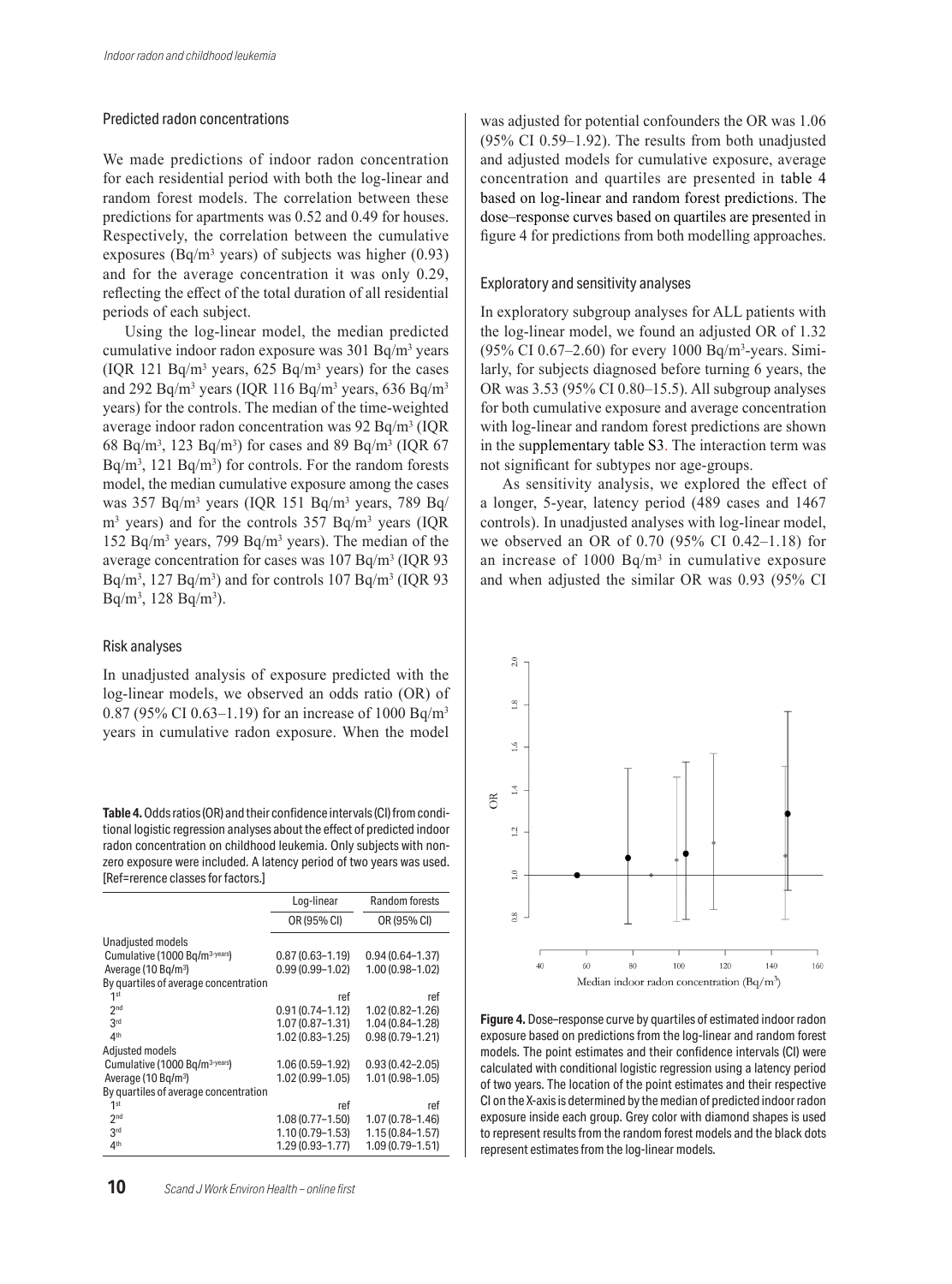0.33–2.63). The analysis of quartiles of average concentration showed no evidence of elevated risk and the central estimates of all but the reference quartile were below unity (data not shown).

## *Discussion*

#### Main findings

We constructed two prediction models to estimate indoor radon concentrations in Finland using both technical properties of the buildings and geological properties of the terrain under the building. Our models performed reasonably well compared to previous modelling attempts, showed no imminent signs of overfitting and behaved robustly in multiple sensitivity analyses. However, the prediction model was unable to distinguish radon concentration deviating strongly from the average but modelling the highest concentrations (>10 000 Bq/ m<sup>3</sup>) was never the aim as they are not reachable with traditionally available data. We applied the model to a nationwide register-based case-control dataset of childhood leukemia and observed a slight, non-significant trend risk, with the OR 1.1–1.3 (95% CI 0.79–1.77) for radon concentrations >120 Bq/m3.

The distributions of the predictions produced by our models (92 Bq/m3 for cases, 89 Bq/m3 for controls) were in line with the previously published median Finnish indoor radon concentration  $(96 Bq/m<sup>3</sup>) (6, 56)$ . The performance of our main model was similar ( $r^2 = 0.21$ ) to the recent, similarly constructed model from Switzerland (29). Higher coefficients of determination in some previous country-specific models may be related to smaller numbers of measurements (30, 57, 58). We were also able to reach slightly higher coefficients of determination using the random forest machine learning method. However, the small absolute difference in  $r^2$  (maximum 0.07 units), suggests no dramatic improvement over the simpler, and thus to some degree more preferable, classic approach with the log-linear model.

## Strengths of the study

Regardless of the sub-optimal performance, the various strengths of our study, with its sophisticated modern machine-learning methods, make it the most up-to-date statistics-based attempt to study indoor radon and childhood leukemia. Our prediction models were created with a comprehensive roster of predictors. Both building properties and geological variables were used. The predictors were collected from nationwide registries. The sample size of direct indoor radon measurements, on which the model is based, is the largest to date. We used multiple approaches when building the optimal model and also saw potential in modern machine-learning methods, especially in the random forest method.

#### Limitations of the study

However, our study had also limitations. First, our prediction model failed to identify residences toward the high and low ends of the indoor radon range, as is apparent in the Bland-Altman plots. This shortcoming was not rectified by the machine learning methods. Unlike most countries, Finnish indoor radon concentrations can be >10 000 Bq/m3, which poses major challenges for the prediction and also means that models created for other European countries cannot be applied to the Finnish predictions. To combat the issue, we used the oldest measurements when there were multiple available to avoid the interference of potential radon protection installations and also used the highest available measurement from each measurement session if concentrations were, for example, measured in multiple rooms. This approach resulted in higher coefficients of determination. In the Swiss study using an approach comparable to our log-linear model, the median predicted radon concentration was 77.7 Bq/m3 and the  $90<sup>th</sup>$  percentile was 139.9 Bq/m<sup>3</sup> (29). The respective statistics in our data were 89.9 Bq/m<sup>3</sup> and 154.1 Bq/m<sup>3</sup>. In the Danish study, the median of the predicted concentrations was considerably lower  $(41 Bq/m<sup>3</sup>)$   $(26)$ .

Second, even though the used soil type maps were vector-based with resolution sufficient to minimize misclassification, the soil types in maps were defined manually and borders between soil types may involve some inaccuracies.

Third, multicollinearity of the predictors cannot be entirely avoided and this may weaken the distinction between predictor contributions and this was observed as higher variation inflation factors. The year of completion reflects multiple building properties and it was one of the strongest predictors of indoor radon also included in the model. It is, however, a proxy indicator for building techniques that we were unable to capture directly and is therefore a suboptimal predictor. The missing important predictors included the type of foundation and the type of stabilizing soil used directly under the foundation as well as accurate ventilation flow patterns.

Fourth, the county-specific median indoor radon concentrations in the apartment model are based on measurements that are included in the apartment model, introducing an element of circular logic. Excluding the survey measurements would have decreased the apartment sample roughly by half. This issue was avoided with houses by randomly selecting a 20% subsample, which was then left outside modelling. Overall, these issues likely overestimated the predictive capacity of our models.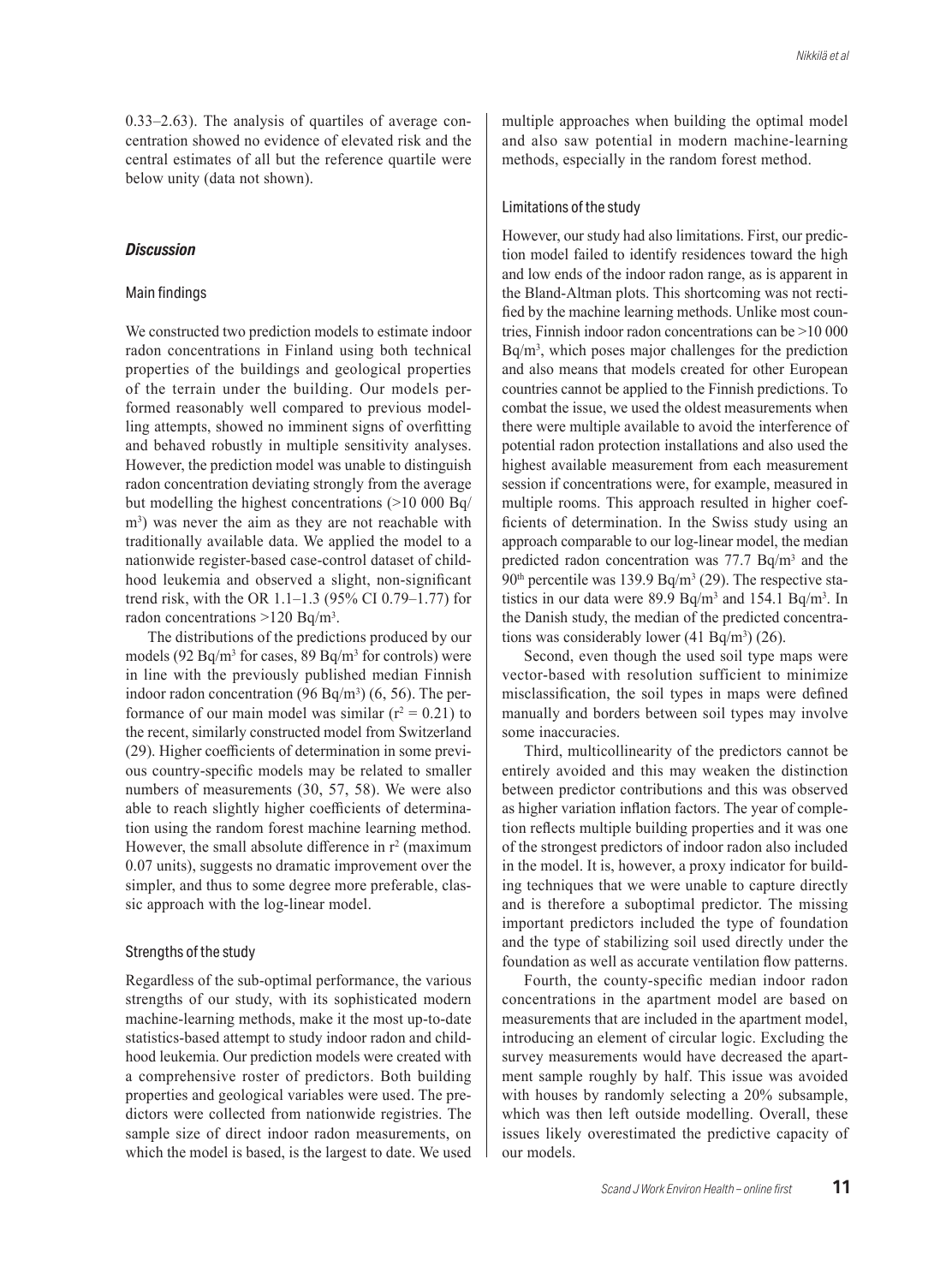Finally, when the performance of the model was evaluated with direct measurements, we saw some signs of overfitting as the correlation coefficients and the  $r^2$ values were lower than in other means of estimating model performance. Using more stringent criteria for identifying direct measurements did not completely solve the issue. Also, the predictions made by log-linear and random forest models were not highly similar which also displays another uncertainty in our exposure assessment strategy.

The performance of the prediction model was not optimal despite large and high-quality data available for the predictors. The fact that even rich data combined with sophisticated statistical methods fails to capture variability in indoor radon between dwellings shows that results obtained in some other countries are not applicable in the Finnish context and casts some doubt about their broader generalizability. Differences may also reflect a more complex set of determinants in the Finnish context (and broader range of radon levels). Improved prediction models would likely require new modelling approaches or more complete building characteristics.

## Integration of the findings with previous studies

As in the recent Norwegian and Swiss analyses, we did not observe a significantly increased risk of childhood leukemia associated with indoor radon. Hauri et al (26) compared the highest 90<sup>th</sup> percentile to subjects below median and reported an adjusted HR of 0.95 (95% CI 0.63–1.43). Kollerud et al (31) found an adjusted HR of 0.93 (95% CI 0.76, 1.13) per 100 Bq/m3 increment. Also, the analyses from United-Kingdom and France did not report increased risks related to higher indoor radon concentrations (27, 28). The British study reported an RR of 1.03 (95% CI 0.96–1.11) for every 1 mSv increase in cumulative red bone marrow dose as the French study reported and standardized incidence ratio of 1.01 (95% CI 0.91–1.12) for an increase of 100 Bq/m<sup>3</sup> in the indoor radon concentration.

Interestingly, a Danish study by Raaschou-Nielsen et al (24) reported an increased risk for childhood ALL (RR 1.53, 95% CI 1.05–2.30 for a 1000 Bq/m3-year increase in cumulative exposure). The Danish study was based on a radon prediction model with a high r<sup>2</sup> (40%). They were also able to utilize complete residential histories and adjust for a number of potential confounders. The CI of the Danish study overlap with the results we observed.

Several small case–control studies have used direct residential radon measurements and failed to show a consistent exposure–effect gradient (34–37). They have been frequently limited, however, by lack of complete residential histories and potential selection bias.

When applying the model to our childhood leukemia case–control dataset, we were able to use complete residential histories. The register-based approach minimized selection bias. We adjusted for multiple potential confounders and used a two-year latency period to focus on etiologically relevant exposure.

However, the conclusions that can be drawn from the risk analyses are dependent on our ability to predict the exposure, and the limitations in the prediction model performance are likely to introduce exposure misclassification. As this is most likely similar for cases and controls, non-differential random error is expected to dilute any true effect and a null result may reflect either real lack of an effect or an effect largely masked by misclassification. Also, the dilemma of optimal research strategy remains in choosing between an analysis with inaccurate exposure assessment in a large and representative sample (as register-based studies with predicted radon) or an analysis with accurate direct measurements in a smaller sample potentially affected by selection bias.

## Concluding remarks

Our modelling of indoor radon concentration involves major uncertainties, and the results should be interpreted with caution. However, we observed a slight non-significant risk of childhood leukemia related to higher average indoor radon concentrations and results are suggestive of a higher risk for ALL patients and patients under six years of age. In future studies using predictive models, identifying the dwellings with the high radon concentrations, preferably up to 2000 Bq/m3, should be prioritized and, whenever possible, direct measurements should be chosen over modelling.

## *Acknowledgements*

We thank STUK for the data on indoor radon measurements (RATIKKA) and the Geological Survey of Finland for the open access data on soil composition (Hakku). We thank Olli Holmgren for his insightful comments on the development of the model and usage of the STUK data. Funding for the study was obtained from the Finnish Foundation for Pediatric Research, Väre Foundation for Pediatric Cancer Research, Finnish Cultural Foundation and Competitive State Research Financing of the Expert Responsibility area of Tampere University Hospital (9T030, 9U030, and 9V033).

## Ethics approval and consent to participate

The study protocol (tracking number R14074) was reviewed by the ethical committee of Pirkanmaa Hos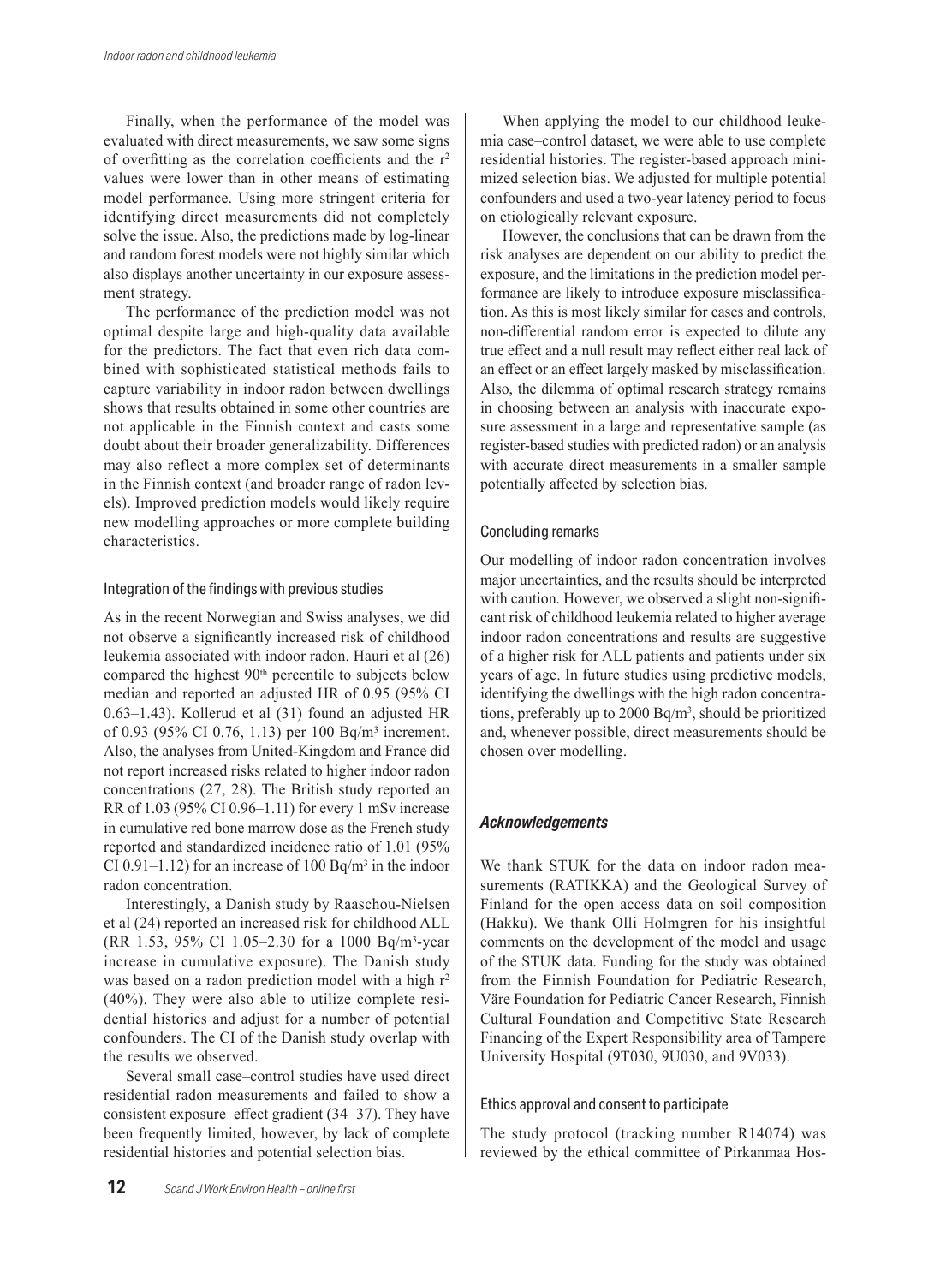pital District and no informed consent was needed in accordance with the Finnish regulations. We also obtained a permission (tracking no. 1774/5.05.00/2014) from the National Institute of Health and Welfare for record linkages with the Finnish Cancer Registry, Medical Birth Register, Care Register for Health Care, and Congenital Malformation Register. A permission to use the socioeconomic data was obtained from Statistics Finland (TK-52-306-16).

### Availability of data and materials

Due to the strict data privacy policies in the European Union and Finland, we are not able to provide the full data used in this study. The data could not be anonymized to the minimum of five unique rows due to the large number of variables compared to the number of observations. Under the current jurisdiction, pseudonymized data cannot be published openly.

#### Competing interests

The authors declare no conflicts of interests.

## *References*

- 1. UNSCEAR. Sources and effects of ionizing radiation: United Nations Scientific Committee on the Effects of Atomic Radiation: UNSCEAR 2000 report to the General Assembly, with scientific annexes. New York: United Nations; 2000.
- 2. Hofmann W, Arvela HS, Harley NH, Marsh JW, McLaughlin J, Röttger A, et al. ICRU Report 88. J Int Comm Radiat Units Meas. 2012;12(2):169–91. https://doi. org/10.1093/jicru/ndv016.
- 3. Mäkeläinen I, Arvela H, Voutilainen A. Correlations between radon concentration and indoor gamma dose rate, soil permeability and dwelling substructure and ventilation. Sci Total Environ 2001 May;272(1-3):283–9. https://doi. org/10.1016/S0048-9697(01)00705-7.
- 4. Protection Against Radon-222 at Home and at Work. ICRP Publication 65. Ann. ICRP 23. ICRP; 1993.
- 5. Paquet F, Bailey MR, Leggett RW, Lipsztein J, Marsh J, Fell TP et al.; Authors on Behalf of ICRP. ICRP Publication 137: Occupational Intakes of Radionuclides: Part 3. Ann ICRP 2017 Dec;46(3-4):1–486.
- 6. Mäkeläinen I, Kinnunen T, Reisbacka H, Valmari T, Arvela H. Radon in Finnish dwellings - Sample Survey 2006 (in Finnish, abstract in English). Helsinki: Radiation and Nuclear Safety Authority; 2009.
- 7. Kendall GM, Fell TP, Harrison JD. Dose to red bone marrow of infants, children and adults from radiation of natural origin. J Radiol Prot 2009 Jun;29(2):123–38. https://doi. org/10.1088/0952-4746/29/2/001.
- 8. Kendall GM, Fell TP. Doses to the red bone marrow of young people and adults from radiation of natural origin. J Radiol Prot 2011 Sep;31(3):329–35. https://doi. org/10.1088/0952-4746/31/3/002.
- 9. Health Effects of Exposure to Radon. BEIR VI. Washington, D.C.: National Academies Press; 1999. https://doi. org/10.17226/5499.
- 10. Darby S, Hill D, Auvinen A, Barros-Dios JM, Baysson H, Bochicchio F et al. Radon in homes and risk of lung cancer: collaborative analysis of individual data from 13 European case-control studies. BMJ 2005 Jan;330(7485):223. https:// doi.org/10.1136/bmj.38308.477650.63.
- 11. World Health Organization. WHO handbook on indoor radon: a public health perspective. Geneva, Switzerland: World Health Organization; 2009.
- 12. Laurier D, Valenty M, Tirmarche M. Radon exposure and the risk of leukemia: a review of epidemiological studies. Health Phys 2001 Sep;81(3):272–88. https://doi. org/10.1097/00004032-200109000-00009.
- 13. Morrison HI, Semenciw RM, Mao Y, Wigle DT. Cancer mortality among a group of fluorspar miners exposed to radon progeny. Am J Epidemiol 1988 Dec;128(6):1266–75. https://doi.org/10.1093/oxfordjournals.aje.a115080.
- 14. Hodgson JT, Jones RD. Mortality of a cohort of tin miners 1941-86. Br J Ind Med 1990 Oct;47(10):665–76.
- 15. Tirmarche M, Raphalen A, Allin F, Chameaud J, Bredon P. Mortality of a cohort of French uranium miners exposed to relatively low radon concentrations. Br J Cancer 1993 May;67(5):1090–7. https://doi.org/10.1038/bjc.1993.200.
- 16. Tomásek L, Darby SC, Swerdlow AJ, Placek V, Kunz E. Radon exposure and cancers other than lung cancer among uranium miners in West Bohemia. Lancet 1993 Apr;341(8850):919–23. https://doi.org/10.1016/0140- 6736(93)91212-5.
- 17. Darby SC, Whitley E, Howe GR, Hutchings SJ, Kusiak RA, Lubin JH et al. Radon and cancers other than lung cancer in underground miners: a collaborative analysis of 11 studies. J Natl Cancer Inst 1995 Mar;87(5):378–84. https://doi. org/10.1093/jnci/87.5.378.
- 18. Darby SC, Radford EP, Whitley E. Radon exposure and cancers other than lung cancer in Swedish iron miners. Environ Health Perspect 1995 Mar;103 Suppl 2:45–7.
- 19. Rericha V, Kulich M, Rericha R, Shore DL, Sandler DP. Incidence of leukemia, lymphoma, and multiple myeloma in Czech uranium miners: a case-cohort study. Environ Health Perspect 2006 Jun;114(6):818–22. https://doi.org/10.1289/ ehp.8476.
- 20. Zablotska LB, Lane RS, Frost SE, Thompson PA. Leukemia, lymphoma and multiple myeloma mortality (1950-1999) and incidence (1969-1999) in the Eldorado uranium workers cohort. Environ Res 2014 Apr;130:43–50. https://doi. org/10.1016/j.envres.2014.01.002.
- 21. Navaranjan G, Berriault C, Do M, Villeneuve PJ, Demers PA. Cancer incidence and mortality from exposure to radon progeny among Ontario uranium miners. Occup Environ Med 2016 Dec;73(12):838–45. https://doi.org/10.1136/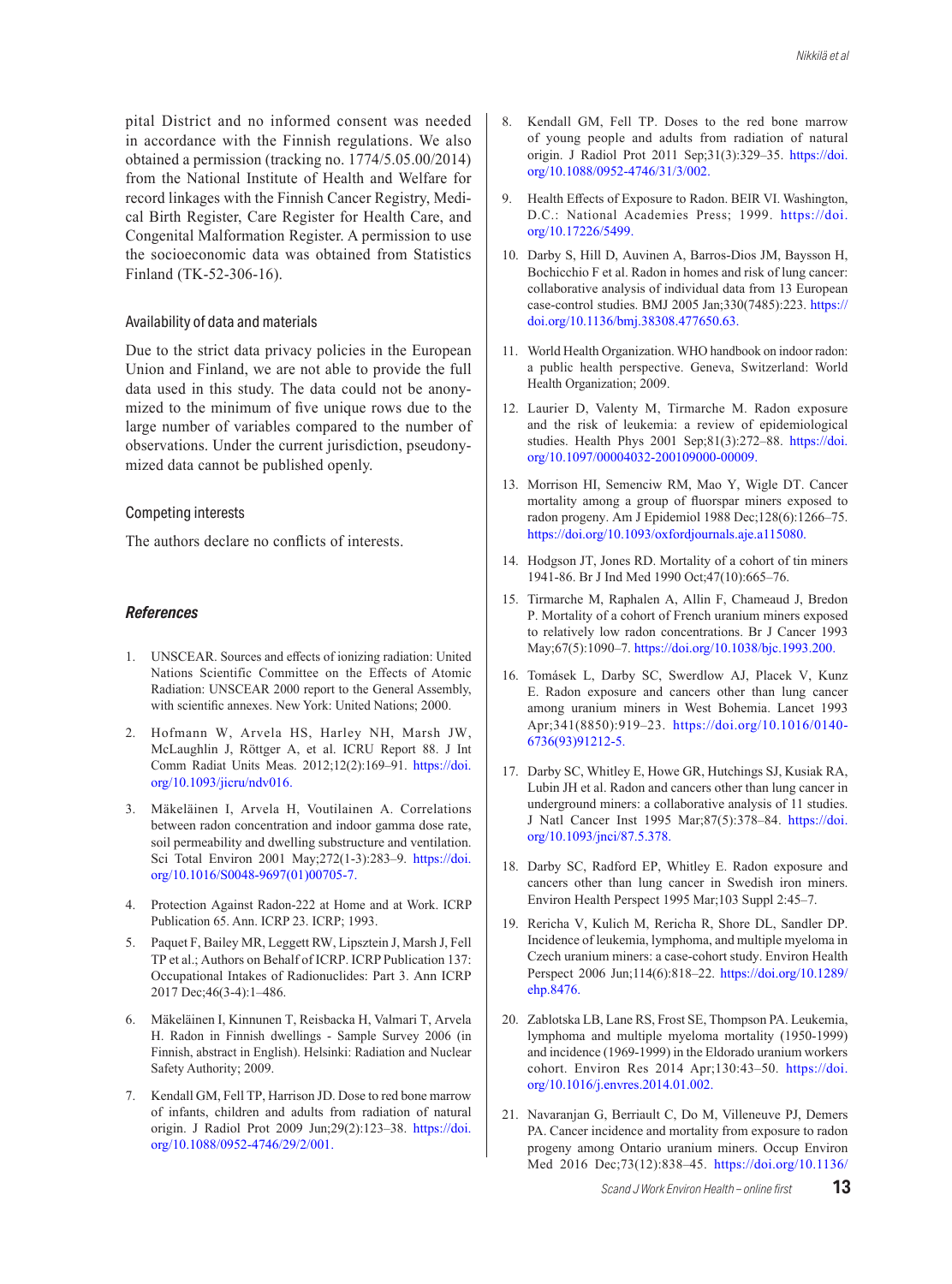#### oemed-2016-103836.

- 22. Kreuzer M, Sobotzki C, Fenske N, Marsh JW, Schnelzer M. Leukaemia mortality and low-dose ionising radiation in the WISMUT uranium miner cohort (1946-2013). Occup Environ Med 2017 Mar;74(4):252–8. https://doi. org/10.1136/oemed-2016-103795.
- 23. Harley NH, Robbins ES. Radon and leukemia in the Danish study: another source of dose. Health Phys 2009 Oct;97(4):343–7. https://doi.org/10.1097/ HP.0b013e3181ad8018.
- 24. Raaschou-Nielsen O, Andersen CE, Andersen HP, Gravesen P, Lind M, Schüz J et al. Domestic radon and childhood cancer in Denmark. Epidemiology 2008 Jul;19(4):536–43. https://doi.org/10.1097/EDE.0b013e318176bfcd.
- 25. Del Risco Kollerud R, Blaasaas KG, Claussen B. Risk of leukaemia or cancer in the central nervous system among children living in an area with high indoor radon concentrations: results from a cohort study in Norway. Br J Cancer 2014 Sep;111(7):1413–20. https://doi.org/10.1038/ bjc.2014.400.
- 26. Hauri D, Spycher B, Huss A, Zimmermann F, Grotzer M, von der Weid N et al.; Swiss National Cohort; Swiss Paediatric Oncology Group (SPOG). Domestic radon exposure and risk of childhood cancer: a prospective census-based cohort study. Environ Health Perspect 2013 Oct;121(10):1239–44. https://doi.org/10.1289/ehp.1306500.
- 27. Demoury C, Marquant F, Ielsch G, Goujon S, Debayle C, Faure L et al. Residential Exposure to Natural Background Radiation and Risk of Childhood Acute Leukemia in France, 1990-2009. Environ Health Perspect 2017 Apr;125(4):714– 20. https://doi.org/10.1289/EHP296.
- 28. Kendall GM, Little MP, Wakeford R, Bunch KJ, Miles JC, Vincent TJ et al. A record-based case-control study of natural background radiation and the incidence of childhood leukaemia and other cancers in Great Britain during 1980-2006. Leukemia 2013 Jan;27(1):3–9. https:// doi.org/10.1038/leu.2012.151.
- 29. Hauri DD, Huss A, Zimmermann F, Kuehni CE, Röösli M. A prediction model for assessing residential radon concentration in Switzerland. J Environ Radioact 2012 Oct;112:83–9. https://doi.org/10.1016/j.jenvrad.2012.03.014.
- 30. Andersen CE, Raaschou-Nielsen O, Andersen HP, Lind M, Gravesen P, Thomsen BL et al. Prediction of 222Rn in Danish dwellings using geology and house construction information from central databases. Radiat Prot Dosimetry 2007;123(1):83–94. https://doi.org/10.1093/rpd/ncl082.
- 31. Kollerud R, Blaasaas K, Ganerød G, Daviknes HK, Aune E, Claussen B. Using geographic information systems for radon exposure assessment in dwellings in the Oslo region, Norway. Nat Hazards Earth Syst Sci 2014;14:739–49. https://doi.org/10.5194/nhess-14-739-2014.
- 32. Ferreira A, Daraktchieva Z, Beamish D, Kirkwood C, Lister TR, Cave M et al. Indoor radon measurements in south west England explained by topsoil and stream sediment geochemistry, airborne gamma-ray spectroscopy and geology. J Environ Radioact 2018 Jan;181:152–71. https://

#### doi.org/10.1016/j.jenvrad.2016.05.007.

- 33. Elío J, Crowley Q, Scanlon R, Hodgson J, Zgaga L. Estimation of residential radon exposure and definition of Radon Priority Areas based on expected lung cancer incidence. Environ Int 2018 May;114:69–76. https://doi. org/10.1016/j.envint.2018.02.025.
- 34. Lubin JH, Linet MS, Boice JD Jr, Buckley J, Conrath SM, Hatch EE et al. Case-control study of childhood acute lymphoblastic leukemia and residential radon exposure. J Natl Cancer Inst 1998 Feb;90(4):294–300. https://doi. org/10.1093/jnci/90.4.294.
- 35. Kaletsch U, Kaatsch P, Meinert R, Schüz J, Czarwinski R, Michaelis J. Childhood cancer and residential radon exposure - results of a population-based case-control study in Lower Saxony (Germany). Radiat Environ Biophys 1999 Sep;38(3):211–5. https://doi.org/10.1007/s004110050158.
- 36. Steinbuch M, Weinberg CR, Buckley JD, Robison LL, Sandler DP. Indoor residential radon exposure and risk of childhood acute myeloid leukaemia. Br J Cancer 1999 Nov;81(5):900–6. https://doi.org/10.1038/sj.bjc.6690784.
- 37. UK Childhood Cancer Study Investigators. The United Kingdom Childhood Cancer Study of exposure to domestic sources of ionising radiation: 1: radon gas. Br J Cancer 2002 Jun;86(11):1721–6. https://doi.org/10.1038/sj.bjc.6600276.
- 38. Tong J, Qin L, Cao Y, Li J, Zhang J, Nie J et al. Environmental radon exposure and childhood leukemia. J Toxicol Environ Health B Crit Rev 2012;15(5):332–47. https://doi.org/10.1080/10937404.2012.689555.
- 39. Branion-Calles MC, Nelson TA, Henderson SB. A geospatial approach to the prediction of indoor radon vulnerability in British Columbia, Canada. J Expo Sci Environ Epidemiol 2016 Nov;26(6):554–65. https://doi. org/10.1038/jes.2015.20.
- 40. Revzan KL, Fisk WJ. Modeling Radon Entry into Houses with Basements: The Influence of Structural Factors. Indoor Air 1992;2:40–8. https://doi.org/10.1111/j.1600- 0668.1992.05-21.x.
- 41. Arvela H, Holmgren O, Reisbacka H, Vinha J. Review of low-energy construction, air tightness, ventilation strategies and indoor radon: results from Finnish houses and apartments. Radiat Prot Dosimetry 2014 Dec;162(3):351– 63. https://doi.org/10.1093/rpd/nct278.
- 42. Barros-Dios JM, Ruano-Ravina A, Gastelu-Iturri J, Figueiras A. Factors underlying residential radon concentration: results from Galicia, Spain. Environ Res 2007 Feb;103(2):185–90. https://doi.org/10.1016/j. envres.2006.04.008.
- 43. Mäkeläinen I, Valmari T, Reisbacka H, Kinnunen T, Arvela H. Indoor radon and construction practices of Finnish homes from 20th to 21st century (Full paper for oral presentation S03- 11). Proc Third Eur IRPA Congr 2010 June 14-16 Hels Finl. 2010.
- 44. Lorenzo-González M, Ruano-Ravina A, Peón J, Piñeiro M, Barros-Dios JM. Residential radon in Galicia: a crosssectional study in a radon-prone area. J Radiol Prot 2017 Sep;37(3):728–41. https://doi.org/10.1088/1361-6498/